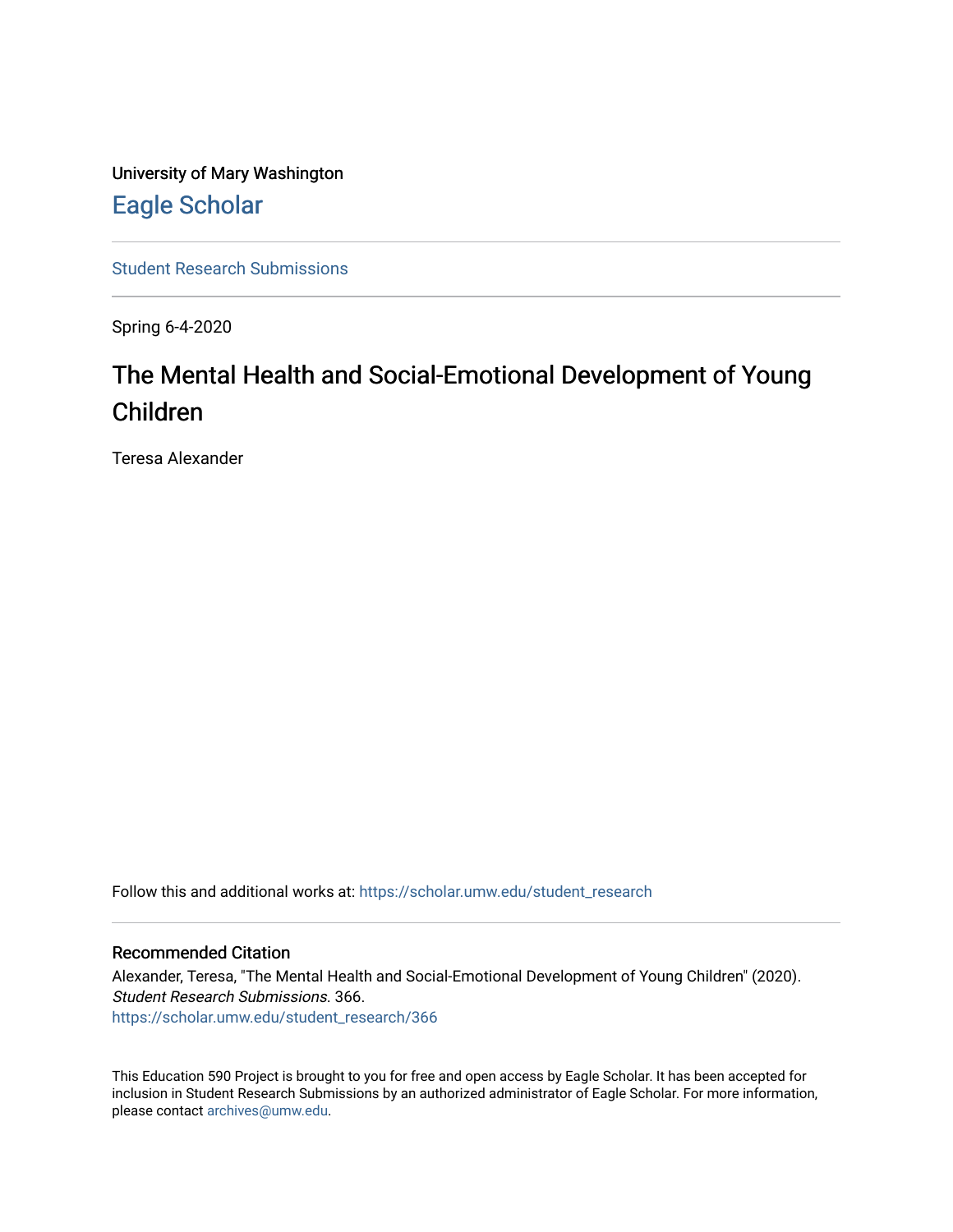The Mental Health and Social-Emotional Development of Young Children

# **TERESA D. ALEXANDER**

# **EDCI 590 INDIVIDUAL RESEARCH**

**June 4, 2020**

August 

**\_\_\_\_\_\_\_\_\_\_\_\_\_\_\_\_\_\_\_\_\_\_\_\_\_\_\_\_\_\_\_\_\_\_\_\_\_\_\_\_\_\_** Signature of Project Advisor

**Peter J. Vernimb, Ed. D.**

Affiliated Assistant Professor of Education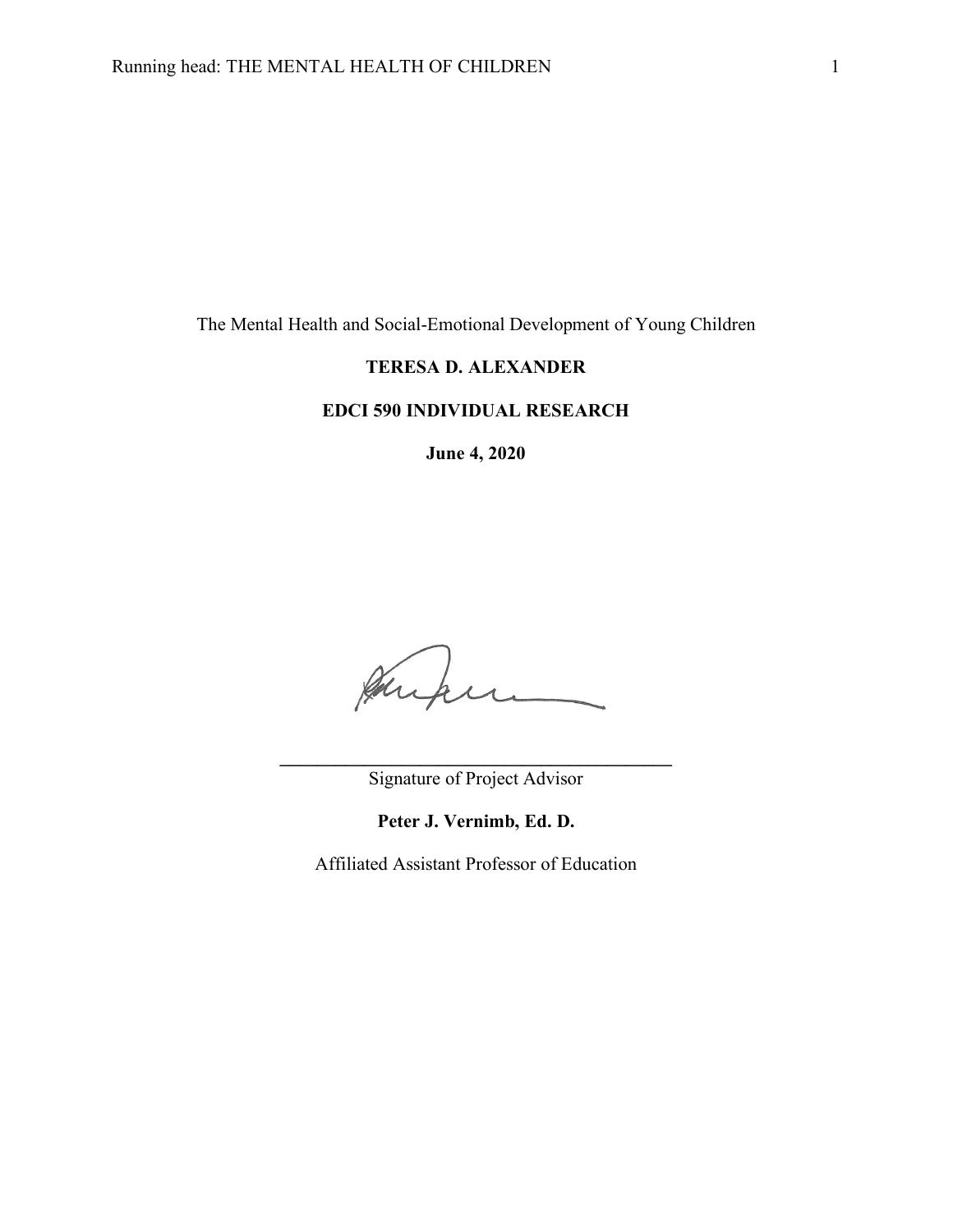# **Abstract**

This thesis seeks to understand better how the mental health of young children, in interaction with the holistic health of their families, impacts their early stages of social-emotional development. The goal of this research is to expand recognition of the relationship between early-life interpersonal relationships, the educational system, and future behaviors. To accurately assess and support students' social-emotional development, growth, and competence, teachers must have an awareness of connections between education and early-life interpersonal relationships. To carry out both tasks, early childhood educators need to acknowledge that young children can have mental illnesses – as can older children and adults. This study explores the interconnections between family support, classroom support, and school-related services for mental health available for young students. This study also explores the importance of a holistic collaboration of systems within the school that supports young children with mental health issues.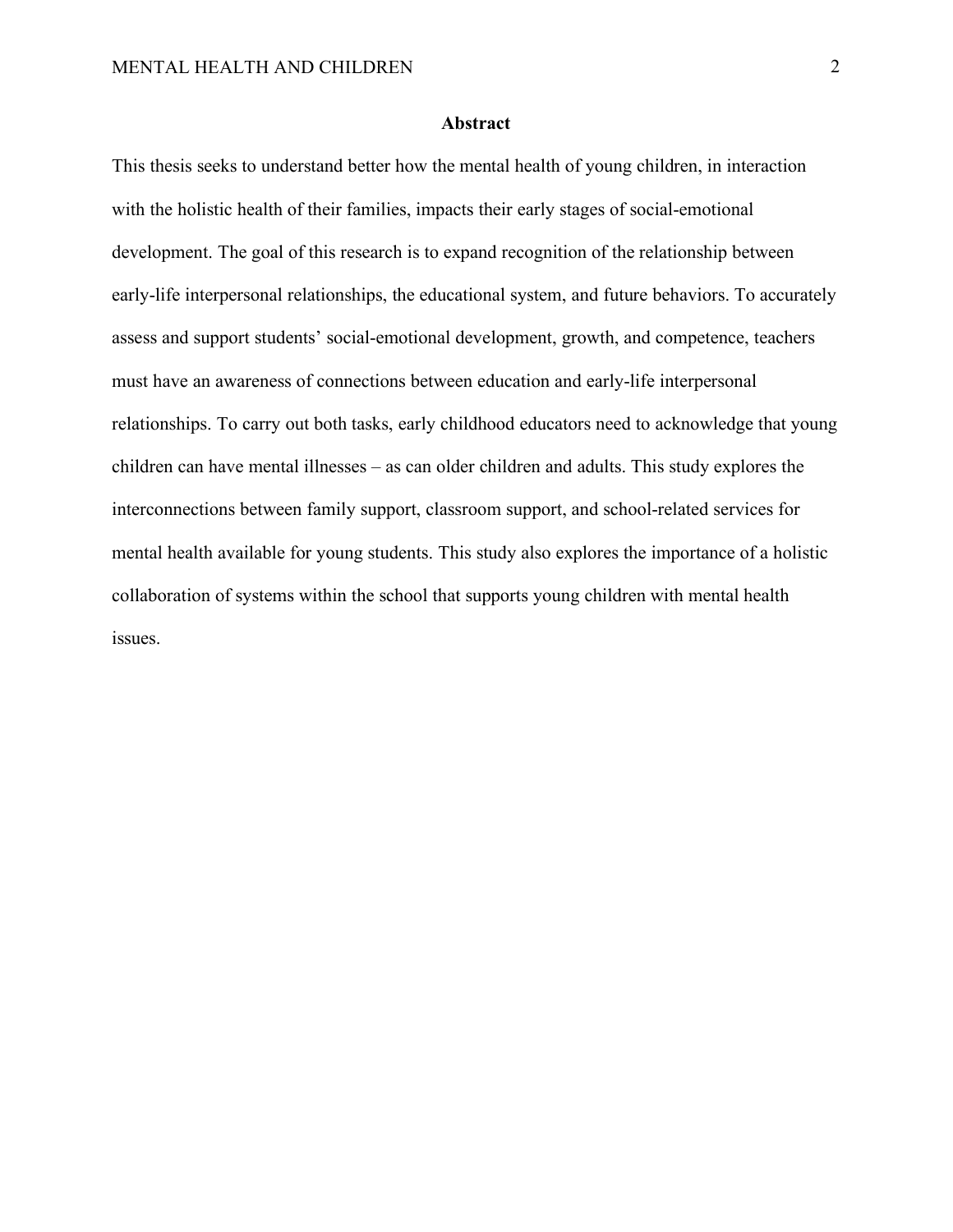# **Table of Contents**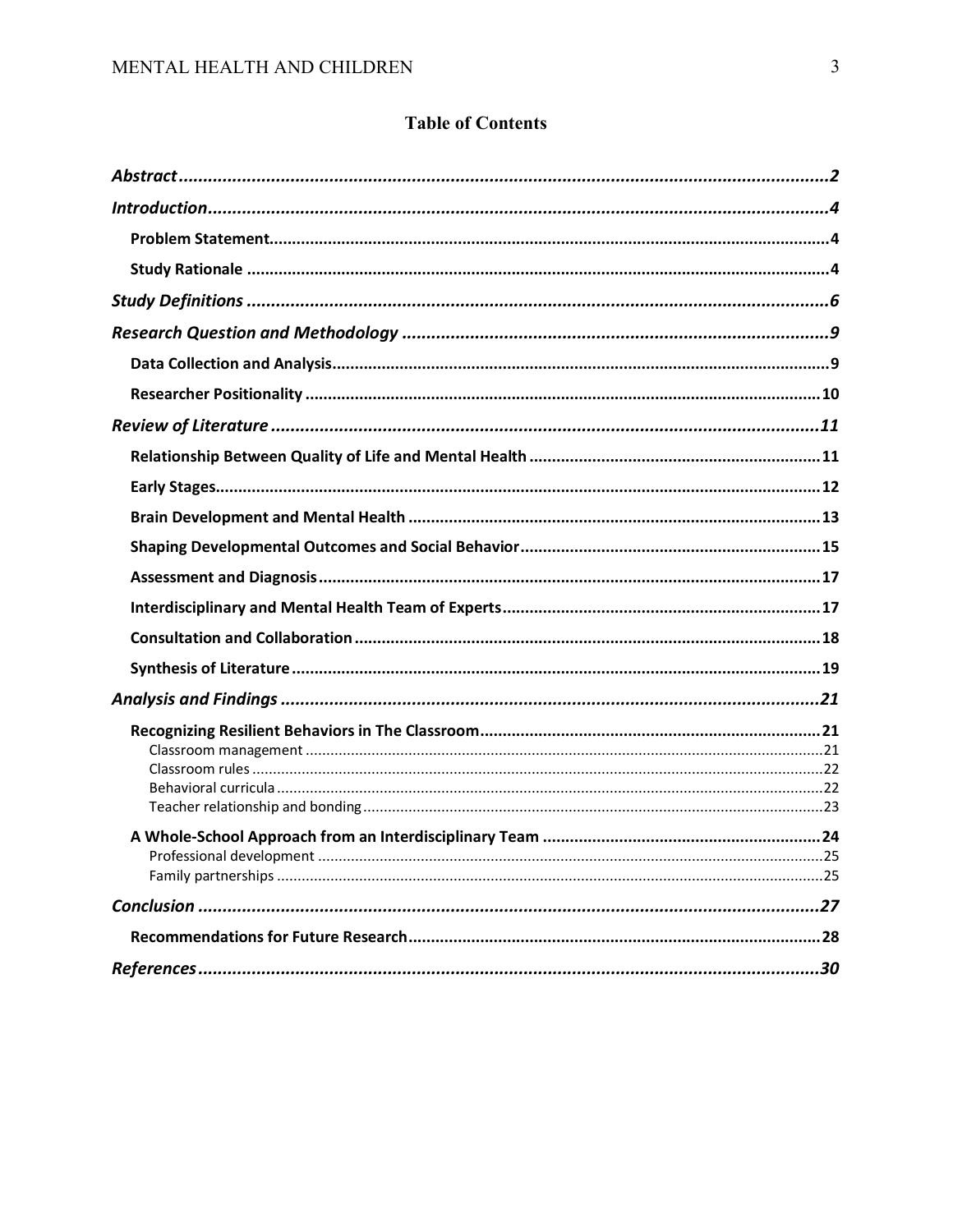#### **Introduction**

This thesis study identifies the need to assess mental illnesses among young children who struggle with social-emotional development during the developmental "ages and stage" of prekindergarten. The research also aims to demonstrate early mental health interventions to promote growth and academic success. In doing so, it will answer the question: *how does the mental health of children and families impact children in their early stages of social-emotional development?* To answer the study question, the thesis is presented as a meta-analysis of existing literature related to its topic. Analysis findings and recommendations are also discussed.

#### **Problem Statement**

The number of children needing support services for mental health in school settings continues to grow each year. The Center for Disease Control and Prevention (CDC, 2019) reports that 7.4% (4.5 million) of children ages 3-17 years have been diagnosed with behavioral problems; 7.1% (4.4 million) of children in this age group have anxiety; and 3.2% (1.9 million) of them have depression (Ghandour, Sherman, Vladutiu, Ali, Lynch, Bitsko, & Blumberg, 2018). The CDC reports inform the objective of this thesis: advocating for young students in school settings through this research by exploring atypical social-emotional development in young children with possible mental health concerns.

#### **Study Rationale**

"Early diagnosis and appropriate services for children and their families can make a difference in the lives of children with mental disorders" (CDC, 2019; U.S. Department of Health and Human Services, 1999). This thesis argues that when very young students are not developing naturally in social-emotional skills, early interventions might provide those at risk for mental health problems with support in social-emotional growth and competence (CDC, 2019;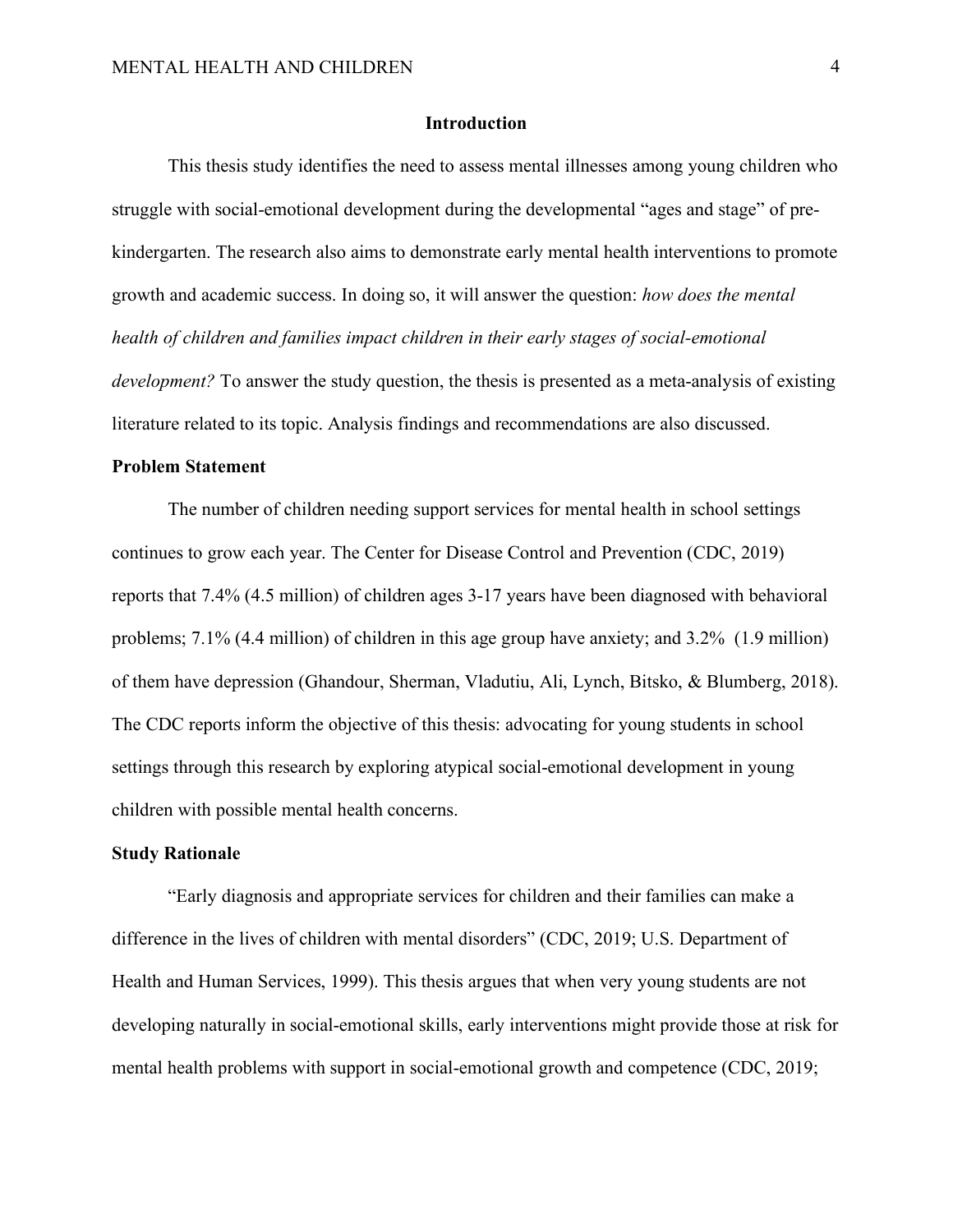# MENTAL HEALTH AND CHILDREN 5

U.S. Department of Health and Human Services, 2000). Early interventions in school settings can provide a network of services to young learners with social-emotional concerns, which also cultivates a community of care and support for them, as early as pre-kindergarten.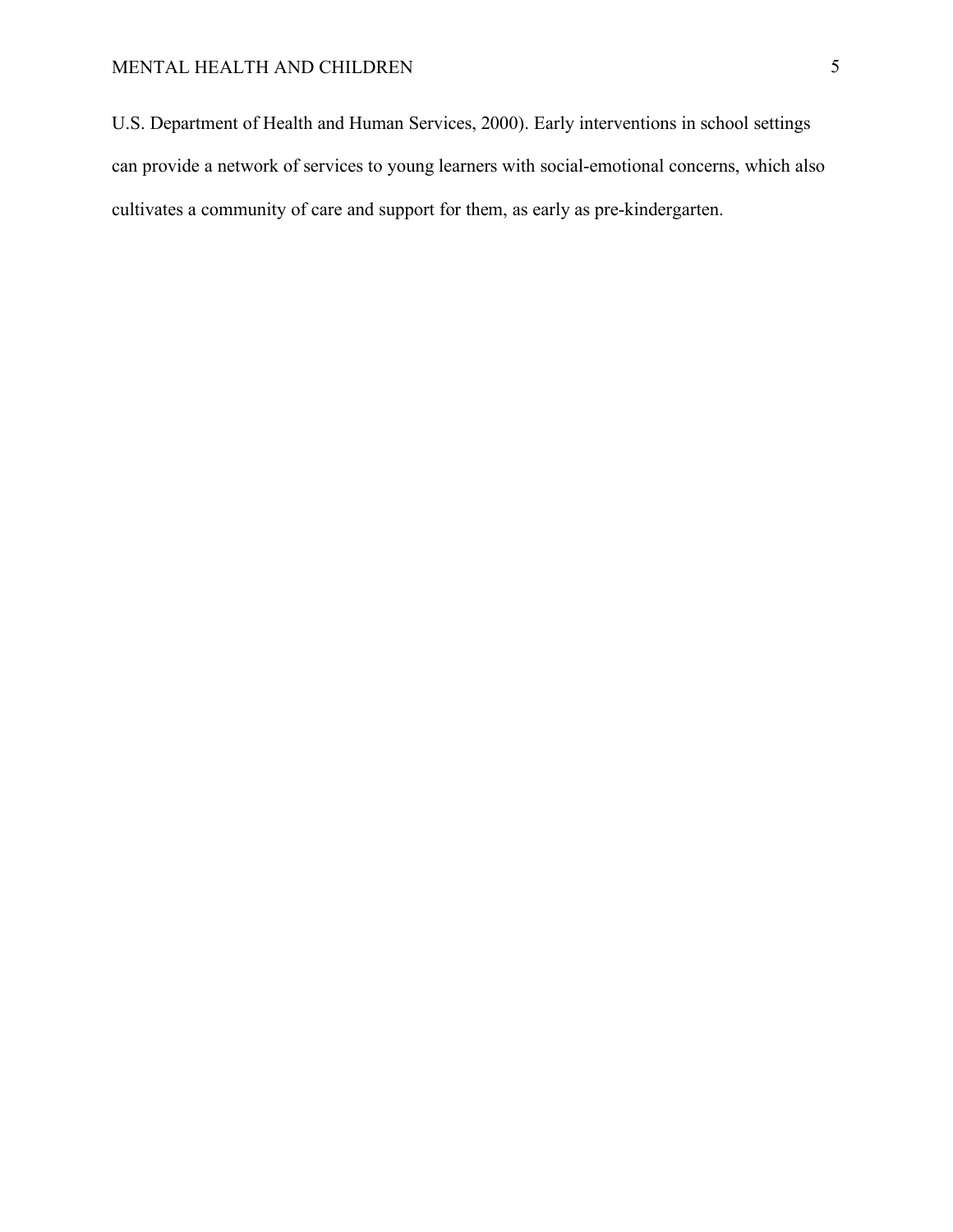#### **Study Definitions**

Ages and Stages -- a term used to outline significant periods in the human development timeline. During each stage, growth and development occur in the primary developmental domains, including physical, intellectual, language, and social-emotional.

Attachment -- the child's bond with the caregiver, typically established during the first year of life.

Behavior Assessment System for Children (BASC3) -- a multi-method and a multidimensional system used to evaluate the behavior and self-perceptions of children and young adults, from ages 2 through 25 years.

Behavior Intervention Plan -- a plan based on the results of a functional behavioral assessment (FBA) and, at a minimum, includes a description of the problem behavior, global and specific hypotheses as to why the problem behavior occurs, and intervention strategies that include positive behavioral supports.

Classroom management -- how educators run their classrooms, to include behavior and routines.

Early intervention -- the services and supports that are available to babies and young children with developmental delays and disabilities, and their families. It may include speech therapy, physical therapy, and other types of services based on the needs of the child and family.

Hands-On -- relating to, being, or providing direct practical experience in operation or functioning of something.

Internal Working Models of Attachment (IWM) -- a psychological approach that attempts to describe the development of mental representations, specifically the worthiness of self and expectations of others' reactions to the child.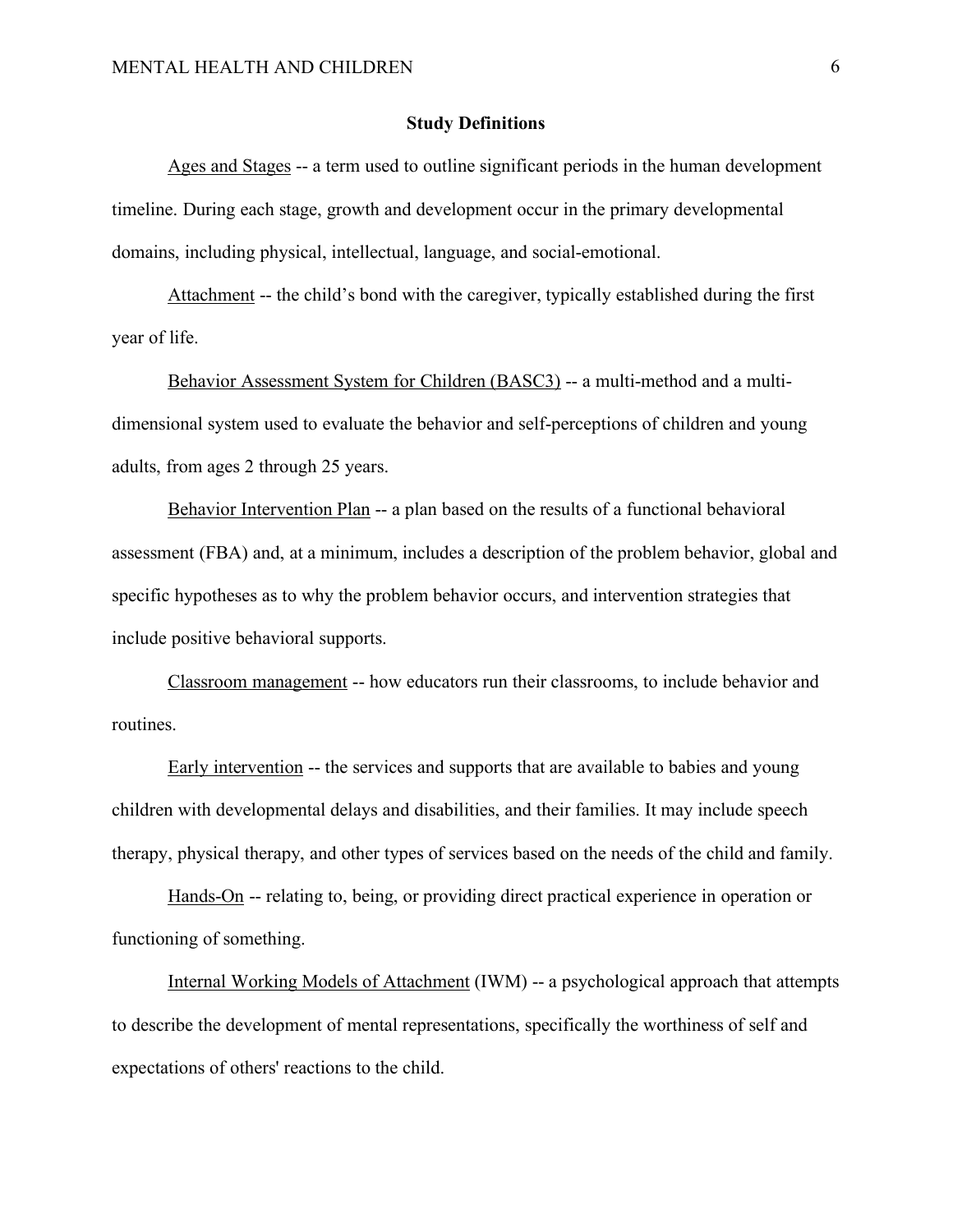Mental Health -- an individual's emotional, psychological, and social well-being. It affects how we think, feel, and act, handle stress, relate to others, and make healthy choices. It is also essential at every stage of life: from childhood and adolescence through adulthood.

Pedagogy -- the act of teaching adopted by teachers, which shapes their actions, judgments, and other instructional strategies by taking into consideration (a) theories of learning, and (b) understandings of students, their needs, backgrounds, and interests.

Quality of life (QoL) -- a measurement in child psychiatric populations that addresses a wide range of aspects concerning a patient's functional adaptation in his or her context. It encompasses more than simple symptom listing, by emphasizing the patient's subjective satisfaction with his or her functioning in everyday life.

Related Services -- includes speech therapy, occupational therapy, physical therapy, and rehabilitation counseling are associated with services. Related services and supplementary services may also consist of one-to-one tutoring or remediation in reading, writing, spelling, and arithmetic skills.

Resilient Behaviors -- the inability to mentally or emotionally cope with a crisis or to return to pre-crisis status quickly. Resilience exists when the person uses mental processes and behaviors in promoting personal assets and protecting self from the potential adverse effects of stressors.

Social Referencing -- the process wherein infants use the emotions of an adult to regulate their behaviors toward environmental objects, persons, and situations.

Social-Emotional Development -- the process through which children and adults acquire and effectively apply the knowledge, attitudes, and skills necessary to understand and manage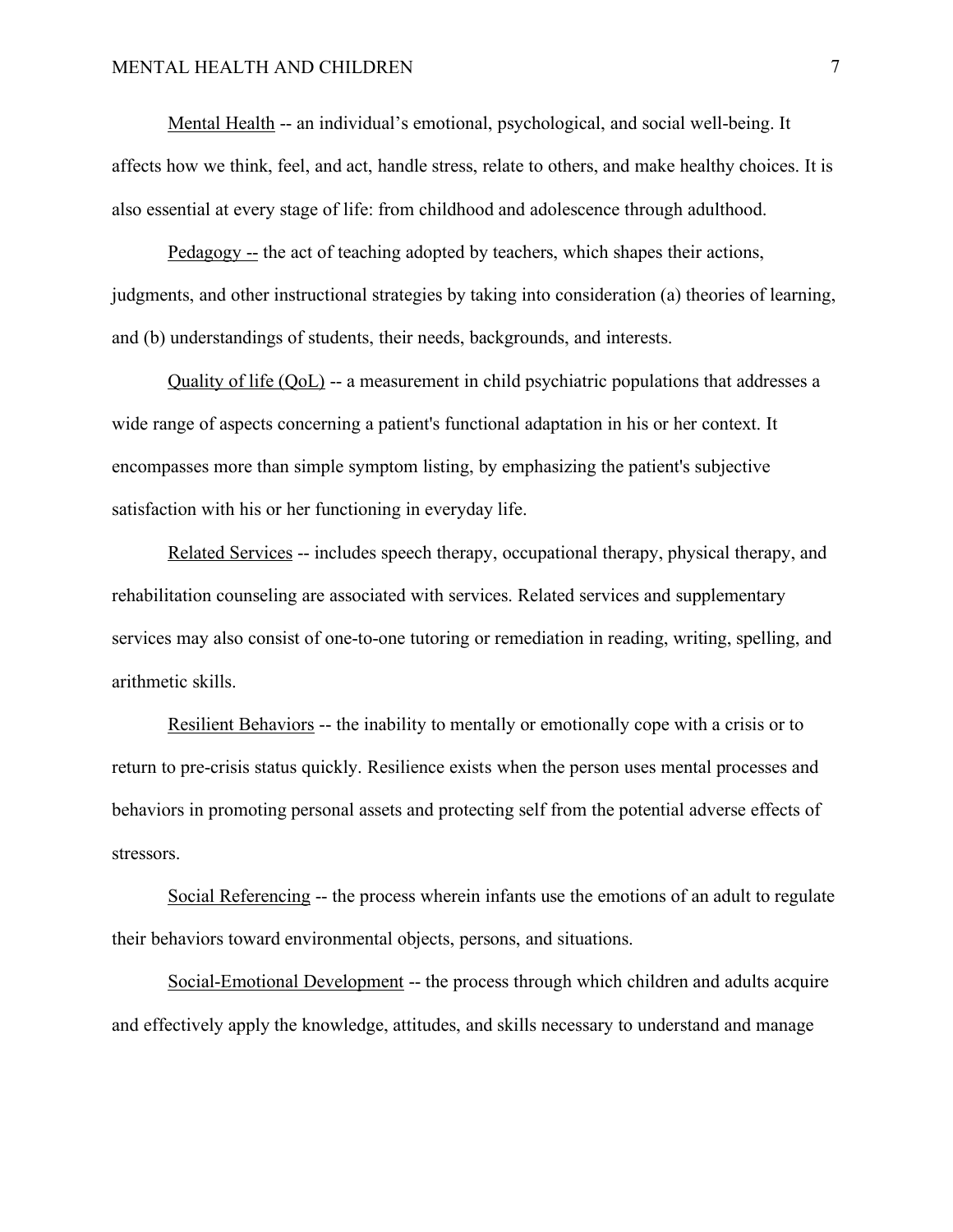emotions. It includes setting and achieve positive goals, feeling and showing empathy for others, establishing and maintaining positive relationships, and making responsible decisions.

Strange Situation -- the evaluation and classification of an infant's attachment dependent upon the caregiver's responsiveness to the infant.

Therapeutic-Approach -- the lens through which a counselor addresses their clients' problems. The therapeutic approaches of counselors fall into two categories: behavioral and psychodynamic. Behavioral strategies are usually short-term and address behavior and thought patterns.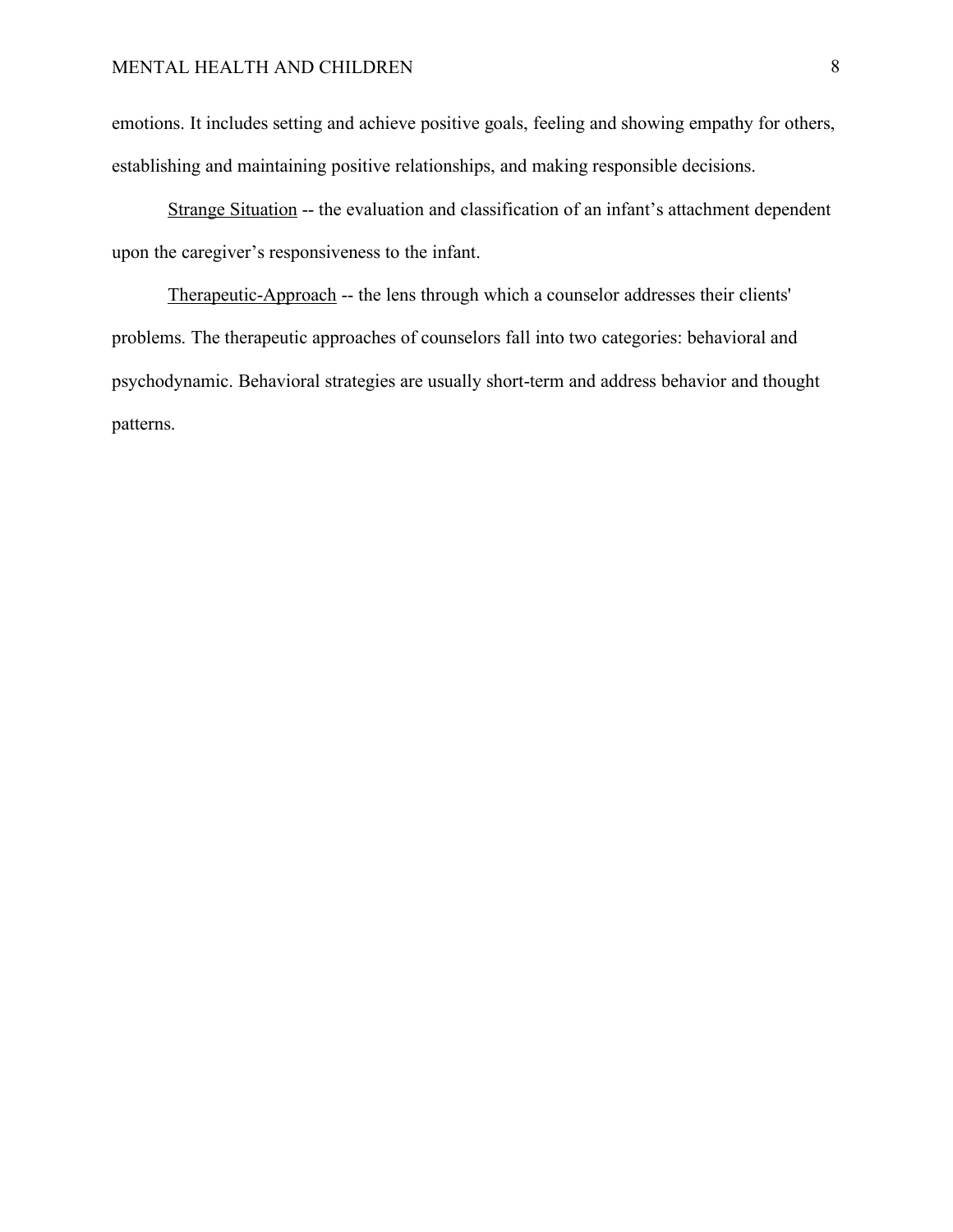#### **Research Question and Methodology**

This research study seeks to answer the question: *how does the mental health of children and families impact children in their early stages of social-emotional development?* The methodology includes a meta-analysis of existing literature about early childhood development. The selected data was secondary, consisting of qualitative, quantitative, and theoretical works.

## **Data Collection and Analysis**

Data was collected through the use of the University of Mary Washington library's search engine. The inclusion criteria for the study consisted of research that is guided by mental health, social-emotional development, and early childhood development supporting best practices, interventions in educational settings, and intake procedures. In selected data sources, the purpose was to identify (a) restrictions related to intake processes for beginning intervention services within schools, and (b) actions needed through early interventions to support students and families with mental health concerns. The study compared related services and looked for critical issues and similarities in the processes provided or conducted through these resources on behalf of students. The study also explored differences among services to find disconnections between the offerings for students in school settings who suffer from mental health issues. The data was analyzed and synthesized as a meta-analysis.

A meta-analysis is a review of a group of studies "to discover the essential elements and translate the results into an end product that transforms the original results into a new conceptualization" (Schreiber et al., 1997, p. 314). This meta-analysis uses the research question to look at existing literature about the mental health of young children and interpret the results to gain a broader understanding of all existing information in the mental health field. Reviewing past research is significant in understanding the contributions of past early childhood educators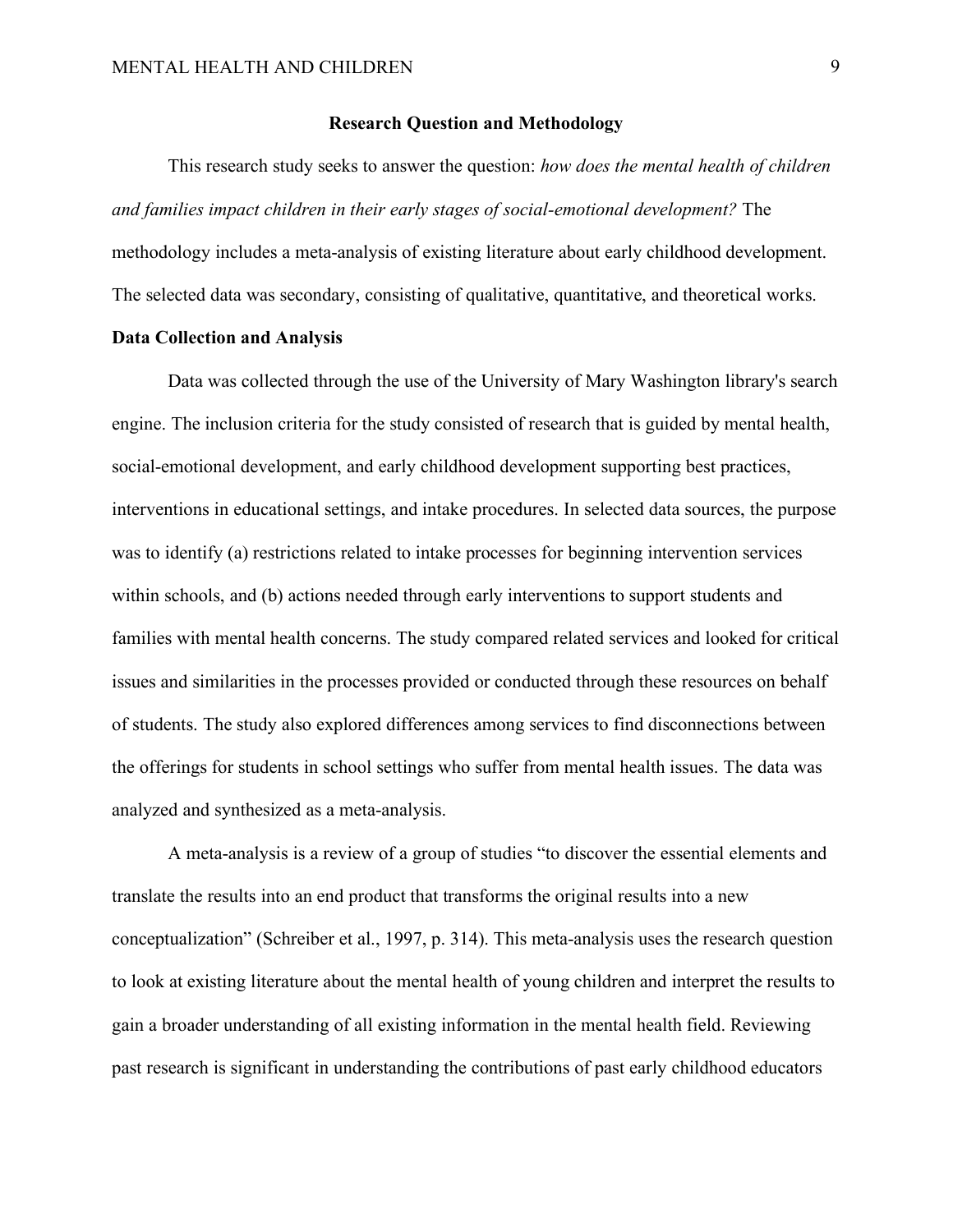and their approaches to early childhood development. The objective of this study is to bridge the gap between previous interventions and ongoing needs, so children with mental health issues can receive the services they need without age restrictions.

#### **Researcher Positionality**

While this study presents empirical data based on published studies, my positionality informs how I organized topics, conducted the meta-analysis, and reflected on the study in my conclusion. Having worked in pre-kindergarten settings for twenty-three years, I have observed an increase in the number of students who have behavioral problems not controlled through basic classroom management techniques. The students who have displayed atypical behaviors also had difficulties in establishing relationships with teachers and peers, played alone, and may have had lower test scores than their peers due to missing instructional time. The students also became more at risk as they missed instruction due to behavioral issues – and consequently struggled academically. The actions of these students impeded on the education of their classmates, because my classroom aides and I had to prioritize managing their behaviors over providing uninterrupted instruction.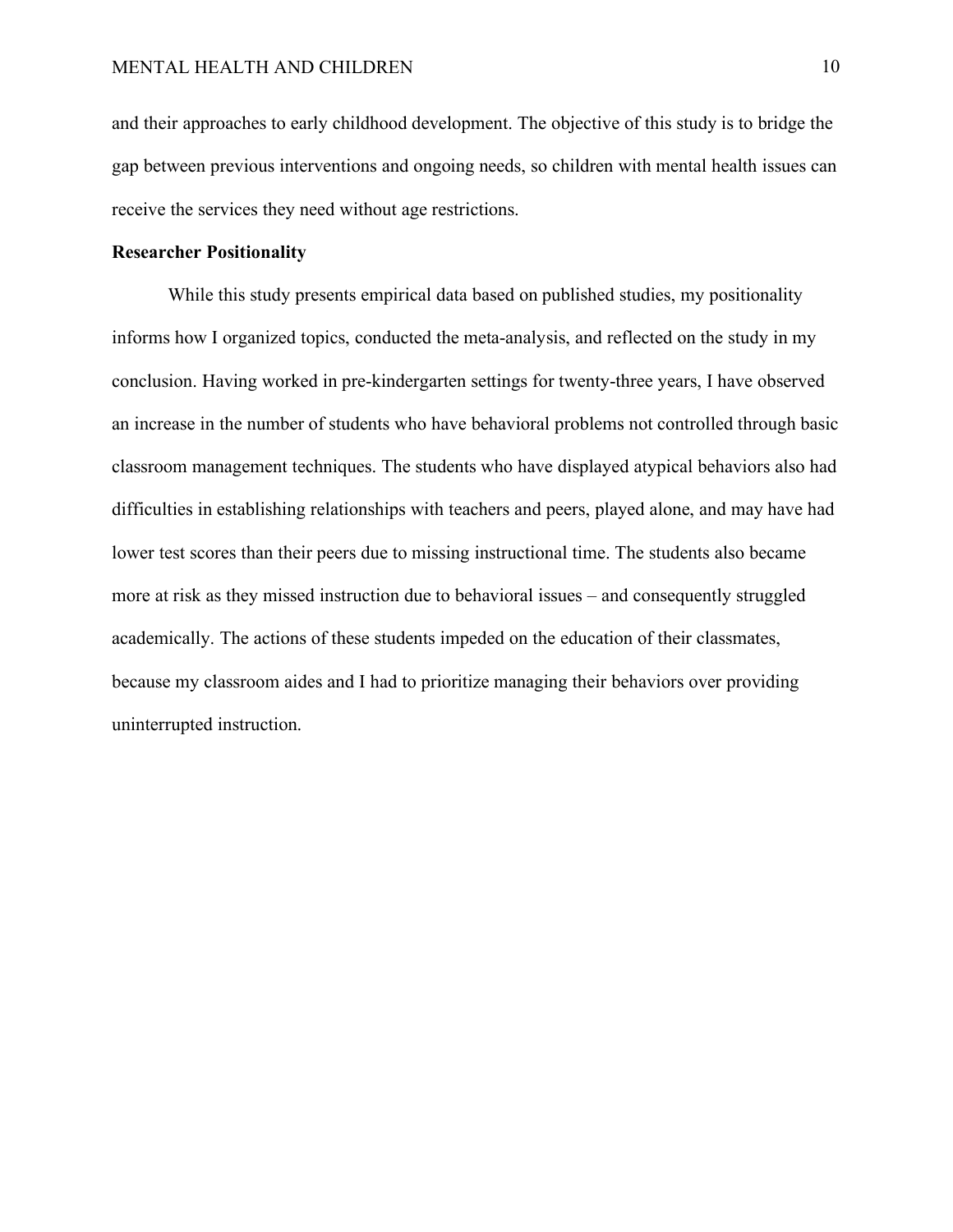#### **Review of Literature**

The literature review discusses research concerning the social-emotional development of children from birth to early school-age. Social-emotional development and mental health is the context for the thesis: the relationship between quality of life and mental health, early life development, and impacts of social behavior. Literature on the diagnosis of mental illness and very young children in sparse, reflective of the need for expanded research and practice in this area of education. However, existing studies on the topic reveal recurring themes that guide organization of the literature review. While presented as separate topics, many areas are interrelated in practice. For example, many contemporary scholars cite Ainsworth's (1979) work in theirs, even where their study topics may not perfectly align with hers.

# **Relationship Between Quality of Life and Mental Health**

In a cross-sectional study, Sharpe, Patalay, Fink, Vostanis, Deighton, and Wolpert (2016) found that even though there is a correlation between a child's mental health and their quality of life, the two are not the same in how they impact a child's life. It is imperative to separate the variables of mental health and quality of life in children (p.659). Family functioning and social skills have a more significant effect on a child's well-being than the diagnosis of having an emotional or behavior problem (Bastiaansen, Koot, Ferdinand, and Verhulst, 2004, p. 369). Therefore, based on research: if family functioning shapes the early stages of social-emotional development, then the quality of life obtained by an infant through family functioning is nurtured in a way that shapes social-emotional behavior and can affect mental health (Bastiaansen et al., 2004; Sharpe et al., 2016).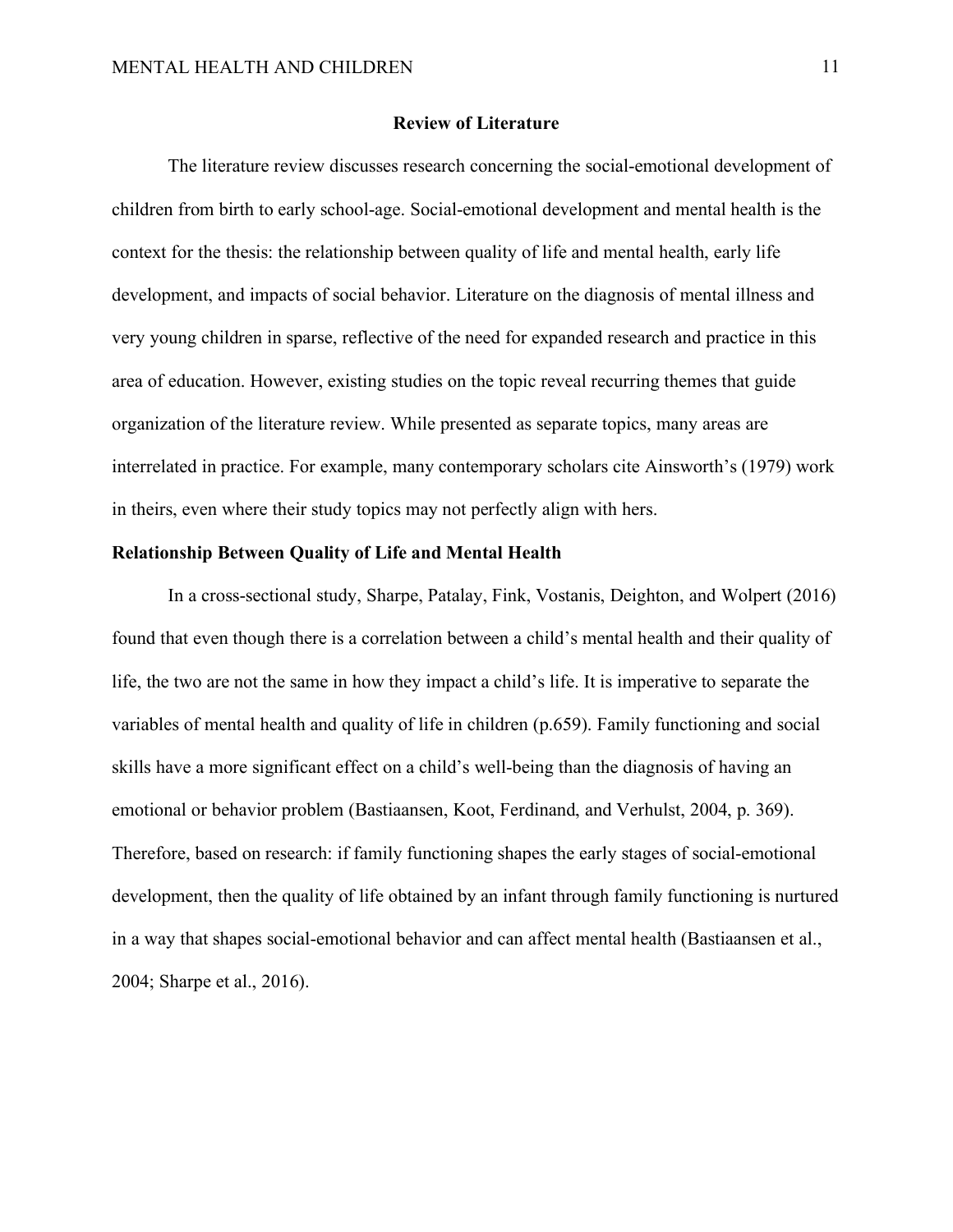# **Early Stages**

In a longitudinal study, Ainsworth cites the research of John Bowlby (1969) who found bonding as the intense attachment developed between an infant or caregiver in the beginning stages of life, by reacting quickly to the infant's needs and through body contact (Ainsworth, 1979, p. 932). The study called "*strange situation*" evaluated and classified an infant's attachment as dependent upon the caregiver's responsiveness to the infant. She noted that attachment patterns vary from infant to infant (p. 932). An infant's first learned concept of attachment is through experiences of adult care, interaction, and affection – typically from the mother. The sense of urgency the caregiver has in meeting the needs of the infant influences cognitive and social-emotional development (p. 936). The early stage of development is a crucial time for infants to establish bonds with their caregivers, as they communicate their needs through crying, and using their senses and body language. In a longitudinal study, Behrendt, Schark, Herpertz-Dahlmann, Konrad, and Firk (2019) examined outcomes of social-emotional development in infants and reported their emotional development to begin with the relationship between the mother and infant – learning to trust from the mother's body language, touch, and voice (pp. 237-238). A mother or caregiver could scaffold an infant's socioemotional development in connection to the regulation of brain development as the infant responded to an internal and external stimulus controlled by the caregiver (Behrendt et al., 2019, p. 243). The maturity in mental development and communication of newborns through responses to caregivers is a critical factor in the regulation of early brain development (Als, 1995, p. 21; Trevarthen & Aitken, 2001). Through studies, Trevarthen and Aitken conceptualize infants' mental development as a guide to "differentiation of perceptual discrimination, cognitive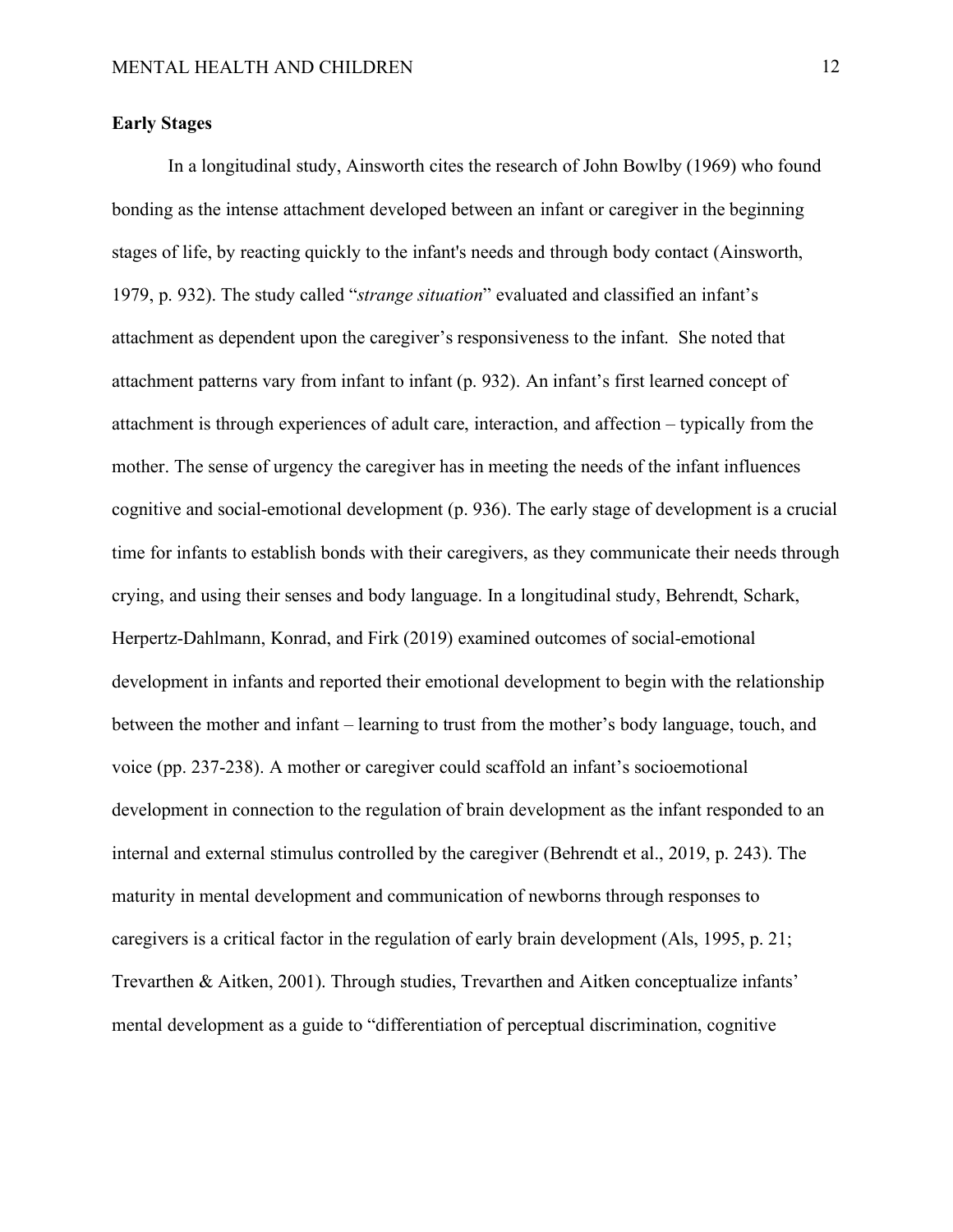development, cognitive processing, memory, voluntary deployment of attention to environmental objects, and executive functioning or problem-solving" (as cited in Schore, 1994, p. 21).

By referring to the work of psychoanalyst Erik Erickson in defining stages of development (infancy, childhood, and adolescence), Prescott (2005) found that infants have opportunities to learn trust or mistrust from their mothers; doing so is influenced by how caregivers meet infants' needs, which later will affect personal growth. Prescott connects the works of John Bowlby and Erik Erickson to an ongoing research program conducted by the National Institute of Child Health and Human Development (NICHD), where children who spent a substantial number of hours per week in daycare settings externalized aggressive behaviors. Nurturing care may be imperative in building and connecting trust in future relationships and brain development (Prescott, 2005, pp.194-196).

#### **Brain Development and Mental Health**

A child's social-emotional development is just as important as their motor, cognitive, and language development and needs equal nurturing (National Scientific Council on the Developing Child, NSCDC, 2004; Saarni, Mumme, & Campos 1998; Thompson, 1994, 2001; Thompson & Lagattuta, 2006). From birth to five years of age, children experience the conditions of social competence associated with emotional well-being (Cassidy & Shaver, 1999; Collins & Laursen, 1999; Dunn, 1993; Thompson, 1998). Social competence also affects a child's ability to adapt to school functionally and to form successful relationships with others (Thompson, 2008, p. 355). Early interventions in social-emotional development are just as crucial as interventions in other areas of development. Missed opportunities for interventions will likely reflect in a child's progress later (NSCDC, 2004), because "[s]cience does not support the claim that infants and toddlers are too young to have mental health problems" (NSCDC, 2004; Shaw, Owens,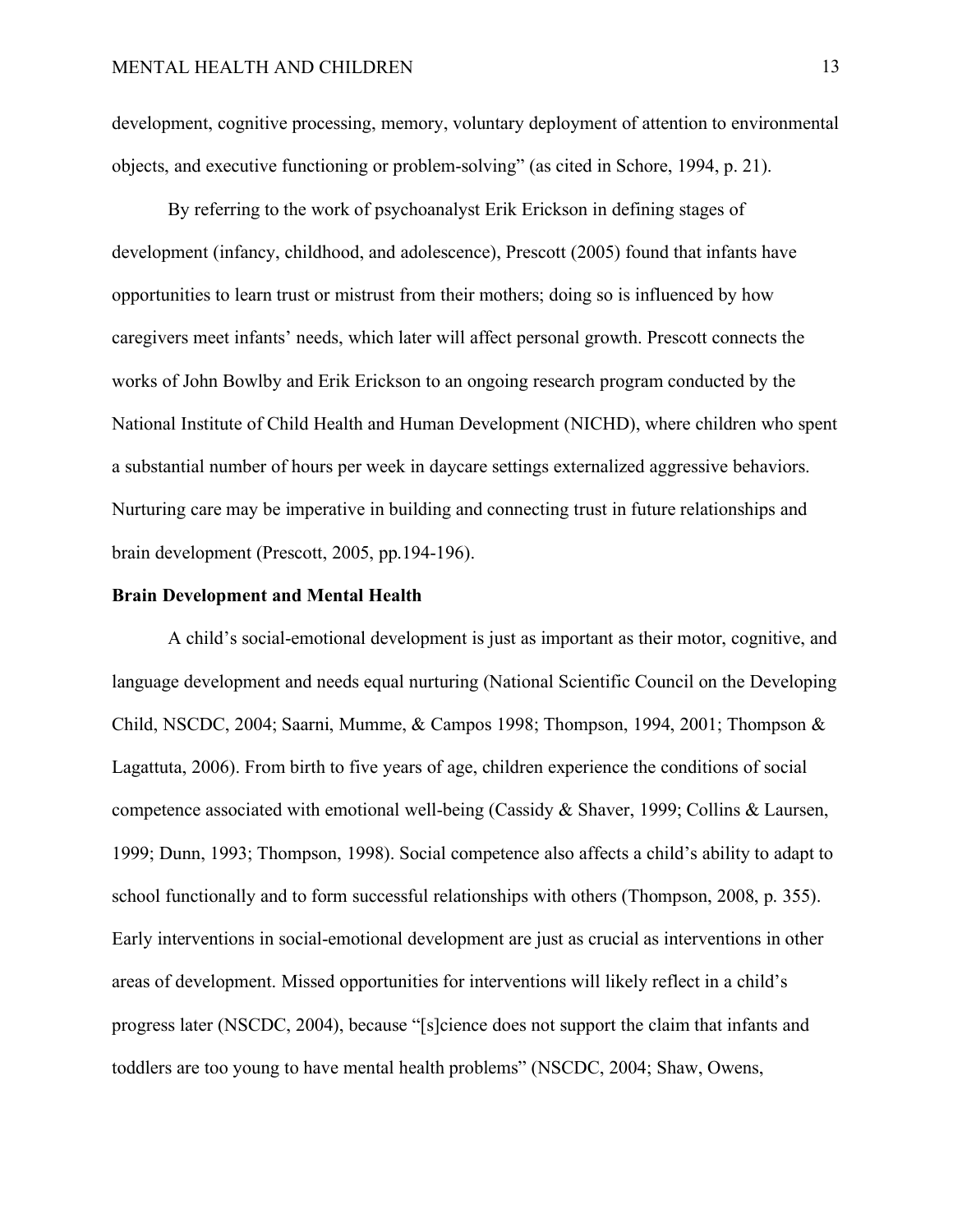Giovannelli, & Winslow, 2001). Some children struggle in learning to manage emotions, but do not necessarily have difficulty academically. This may be an early warning sign of future psychological health problems, where children struggle to manage emotions ( NSCDC, 2004; Thompson and Lagattuta, (2006). Acknowledging psychological issues early in emotional development, and providing interventions, could be beneficial to children (NSCDC, 2004, p. 1). NSCDC (2012), which explores the emotional development of children, reports that the brain has embedded memories of early emotional experiences. Bowlby's research of these memories is called "internal working models" (Thompson, 2008, p. 349). NSCDC (2012) describes a child's mind as a chronological blueprint that remembers experiences, positive and negative. Children establish relationships with peers and adults using knowledge from these blueprints (Thompson, pp. 350-351). NSCDC further reports the part of the brain that regulates emotions develops slowly, particularly when a child experiences trauma (Delgado, Olsson, and Phelps, 2006; LeDoux, 2000; Phelps and LeDoux, 2005; LeDoux & Phelps 2008).

In the areas of development and learning, social-emotional growth often gets relatively less support as a significant emerging learning objective in the early childhood years. Rushton and Kraft (2014) use research from early brain growth and child development to support the belief that heredity and environmental factors such as socioeconomic stressors interact to build the brain's structure (pp. 3-4). The transference of these experiences has a long-lasting effect on the processes of brain development. As a result, it affects educational achievement, economic stability, health behaviors, and chronic diseases as a result of genetic and environmental experiences (Rushton & Kraft, 2014). Using research that examines emotional behaviors, Tottenham (2017) reports that the region of the brain that controls emotion, the prefrontal cortex, matures last in comparison to the other regions (p. 7). From infancy through adolescence,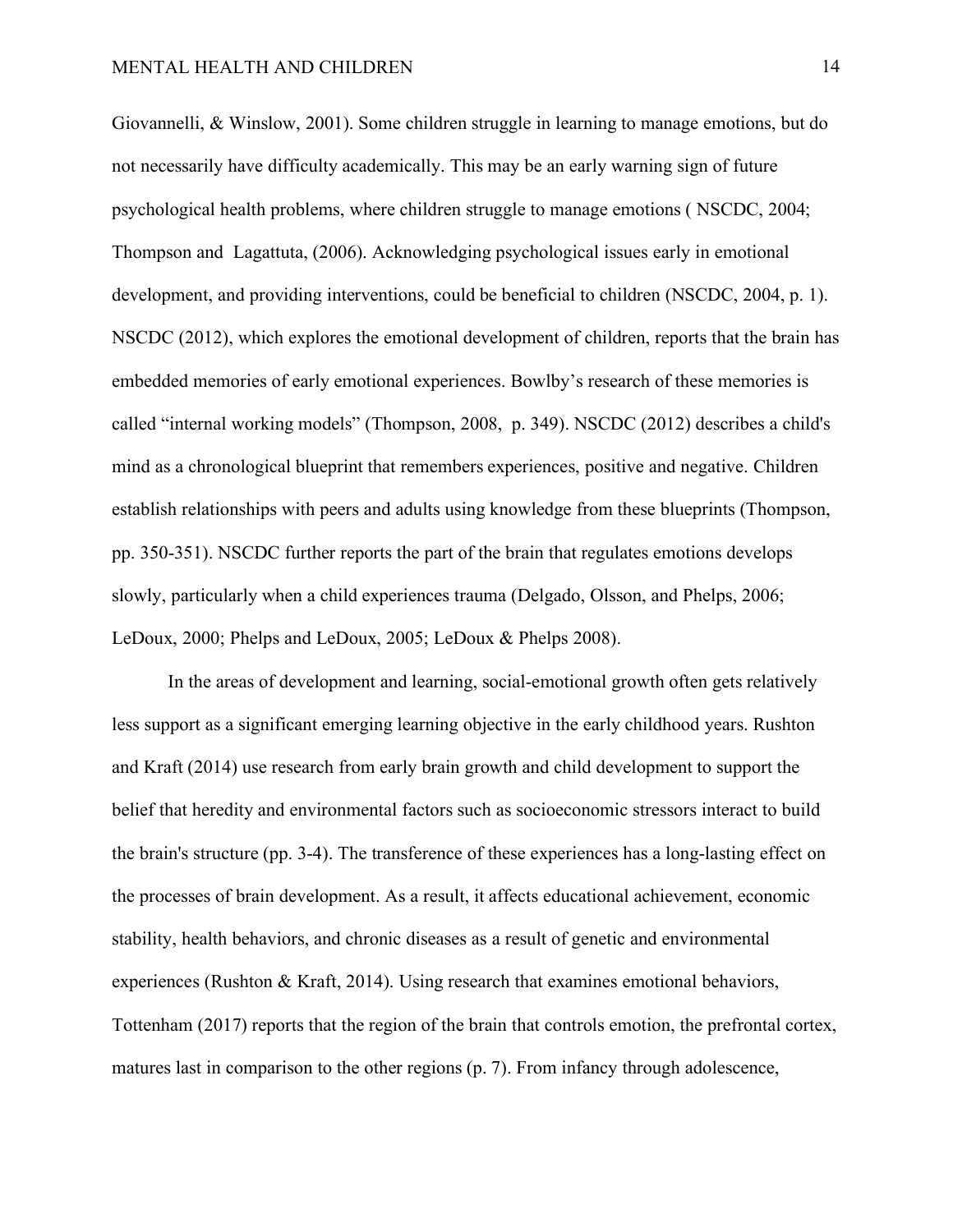children learn from adults through "social referencing" or how to regulate their behaviors toward environmental objects, persons, and situations (pp. 6-7). "[P]arental cues not only provide instruction to prefrontal cortex development but may also contribute to the high degree of plasticity observed in this region" (Callaghan & Tottenham, 2016, pp. 7-9). Prefrontal cortex development can shape developmental outcomes and social behavior.

# **Shaping Developmental Outcomes and Social Behavior**

Based on theoretical frameworks, the quality of care through caregivers' responsiveness to infants is associated with infants' behavioral and cognitive development in early life (Howell & Sanchez, 2011 pp. 1001-1002). Those experiences are in direct correlation to infants' mental development, and long-term cognitive and social functioning (Clark-Stewart, 1973; Connell & Prinz, 2002; Howell & Sanchez, 2011; p. 1001). Howell and Sanchez further note, "adverse experiences could also lead to poor outcomes, which affect social behavior and emotional disorders, and other psychopathologies; experiences can be physical, environmental, or neglectful" (Cicchetti & Valentino, 2006, p. 1001). An estimated 10% to 15% of one- and twoyear-old children experience significant social-emotional problems (Briggs-Gowan, Carter, Irwin, Wachtel, & Cicchetti, 2004). Many children's behavior problems are already onset before entering school. Early intervention is influential in their future success because it may impact both their educational and socioemotional development (p. 143).

Anderson and Spaulding (2007) recommend a systematic approach in focusing on evidence-based strategies for positive behavior support – including teaching rules, informal and formal acknowledgment systems (good job and predefined rewards, respectively), and planning for responding to behavior (pp. 27-29). In a 2010 empirical study, Reback noted that it is critical to be proactive by supporting children through early interventions in school for those with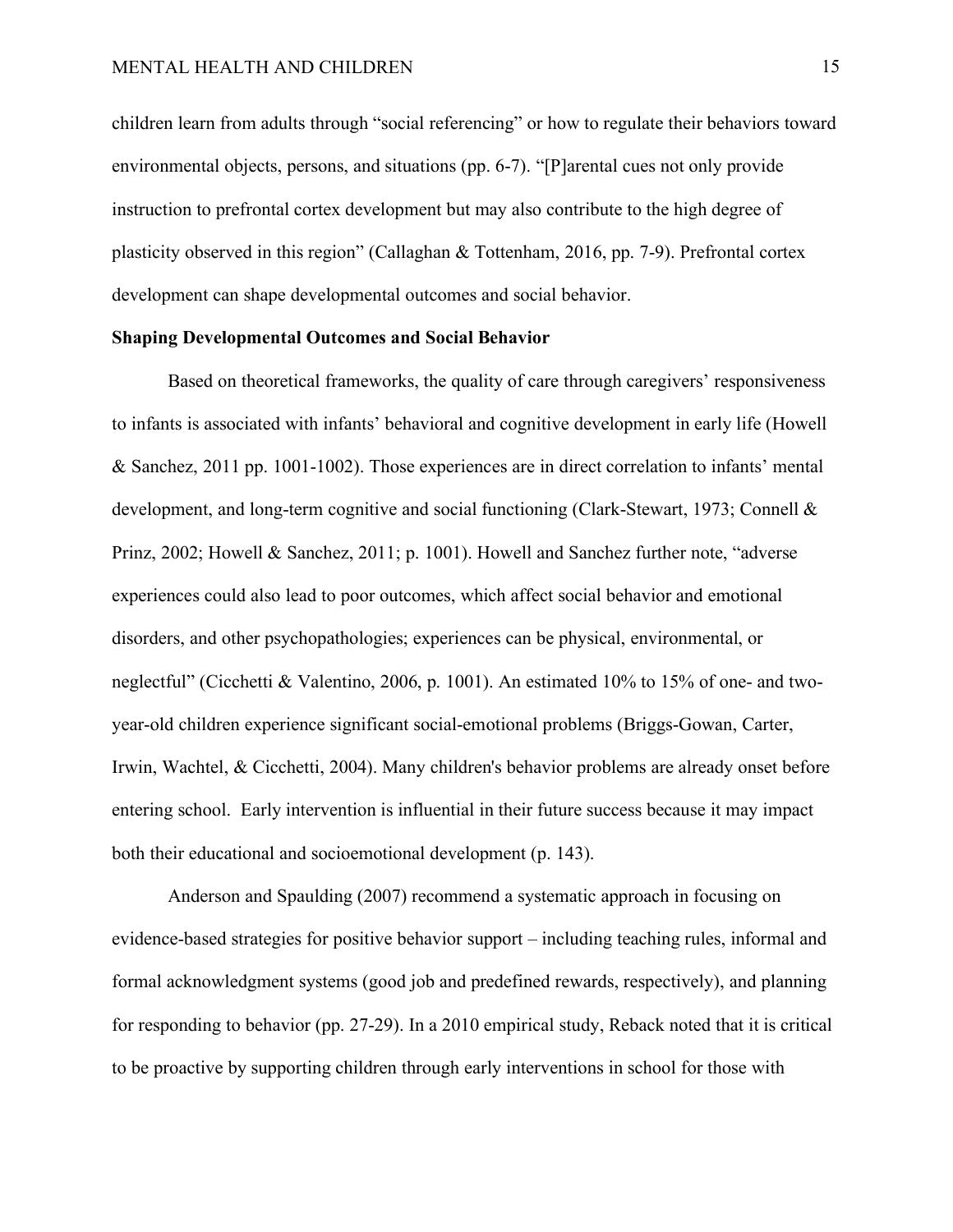#### MENTAL HEALTH AND CHILDREN 16

psychological disorders, and social, emotional, and behavioral problems. These mental health issues contribute to difficulties in non-cognitive skills, low test scores, disruptive classrooms, and impediments on others' learning (p. 698). The school needs counselors to assist with students when behavior impedes their education, as well as the education of others in classroom settings. Although it is hard to determine the impact that counselors have on student outcomes, their influences affect teachers' opinions of the school climate (Reback, 2010).

To analyze risk factors associated with mental health issues Wlodarczyk, Pawils, Metzner, Kriston, Klasen, and Ravens-Sieberer (2016) used the mental health module of the German National Health Interview and Examination Survey among Children and Adolescents (KiGGS), conducted by the Robert Koch Institute from 2003-2008. The Bella (Befragung zum seelischen Wohlbefinden und Verhalten) Cohort study analyzed relationships among variables of mental health problems by age, gender, socioeconomic status, and geographical region for preschool-aged children (pp. 529-530). The results showed that the frequency of mental health problems in preschoolers might impact and influence their education, social interactions, and later childhood (Wlodarczyk et al., 2017). Using a population of pregnant women as a group study, McDonald, Kehler, and Tough (2018) extended the Canadian study of All Our Babies and All our Families (AOB/F) developed in 2008 to investigate relationships between prenatal and early childhood outcomes for infants, children, and mothers. Their study reports that 5-20% of preschool-aged children under the age of five years old exhibit social-emotional behavior problems (p. 2). For this study, the Early Development Index reports as these children transition to kindergarten, 40% are at risk of having social-emotional health issues (McDonald et al., p. 2). When children are at risk for social-emotional development, behavioral problems are observed in preschool settings. Behavioral problems can later lead to "psychiatric disorders, and poorer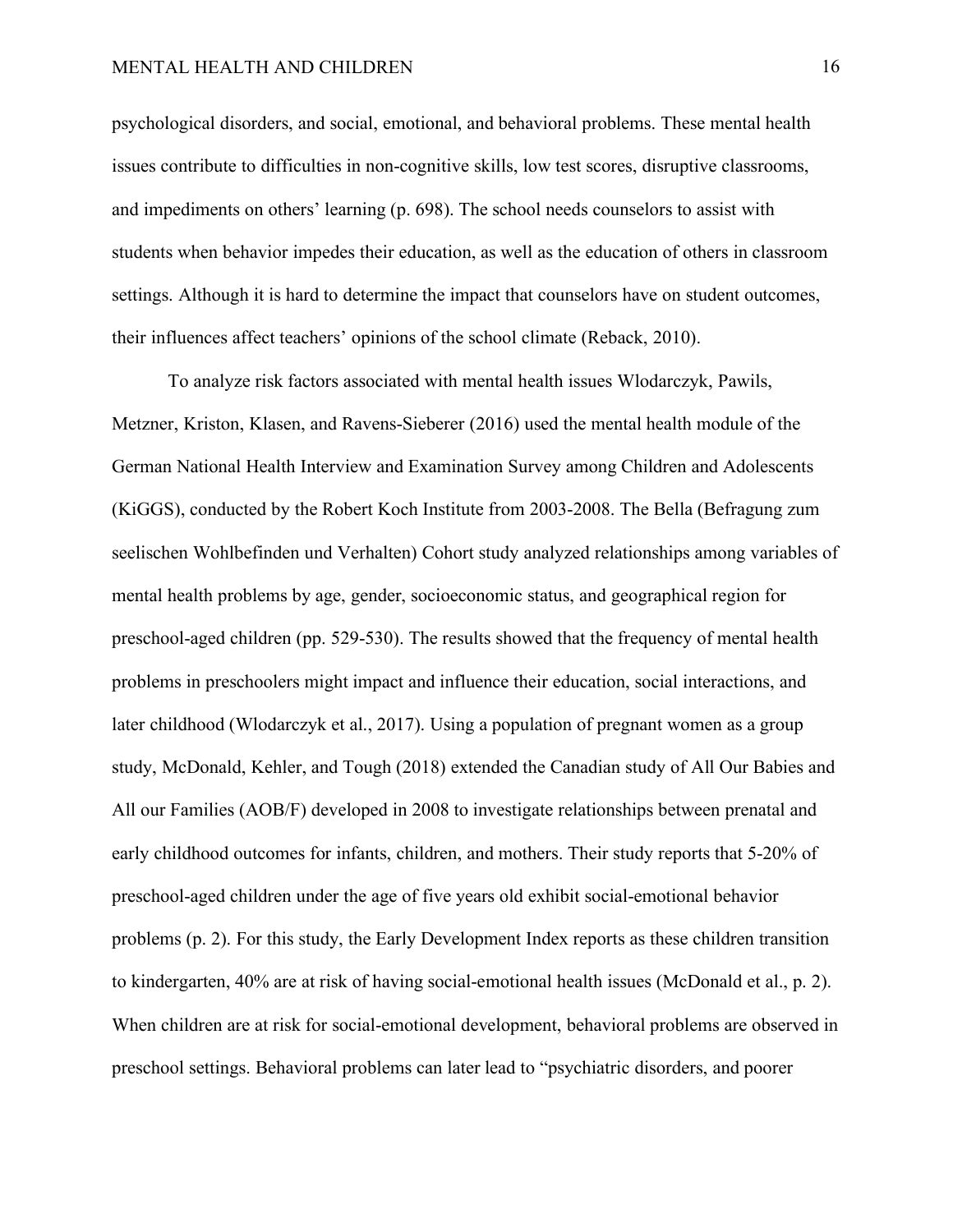academic achievement, which is associated with social-emotional delays and behavioral issues" that are present during school-age (McDonald et al., p. 3).

#### **Assessment and Diagnosis**

Due to insufficient diagnostic tools, there is an under-diagnosis of mental health disorders for children between the ages of 0-5 years old (Briggs-Gowen et al., 2004; Wright, Holmes, Stader, Penny, & Wieduwildt, 2004). In 2002, the Work Group on Research of the American Academy of Child and Adolescent Psychiatry recommended the Research Diagnostic Criteria-Preschool Age (RDC-PA) as a valid classification system for ages 0-5 (Wright et al., p. 502). Their research explores the validity of the Child Behavior checklist, Diagnostic Classification System 0-3, Diagnostic and Statistical Manual of Mental Disorders (DSM-IV), and the Diagnostic and Statistical Manual (p. 496). Individually, these tools are limited in their diagnosis and are not interconnected to identify social, emotional, and behavioral problems in children (p. 499). Insufficient screening tools are a contributing source of the underrepresentation of children receiving help from an interdisciplinary team during school age.

#### **Interdisciplinary and Mental Health Team of Experts**

Occupational services assist children at risk for mental health issues in areas of work, education, social participation, and activities of daily living (ADLs), generalized across a variety of environments (American Occupational Therapy Association, AOTA, 2008; Arbesman, Bazyk, and Nochajski, 2013, p. 120). Investment in systematic collaboration between caregivers, educators, counselors, social workers, psychologists, family physicians, administrators, and the community is vital across all environments to promote mental health (Arbesman et al. 2013). Mahaffey's (2016) systematic review suggests that occupational therapists can support students by recognizing the early stages of mental health illnesses. These professionals have the authority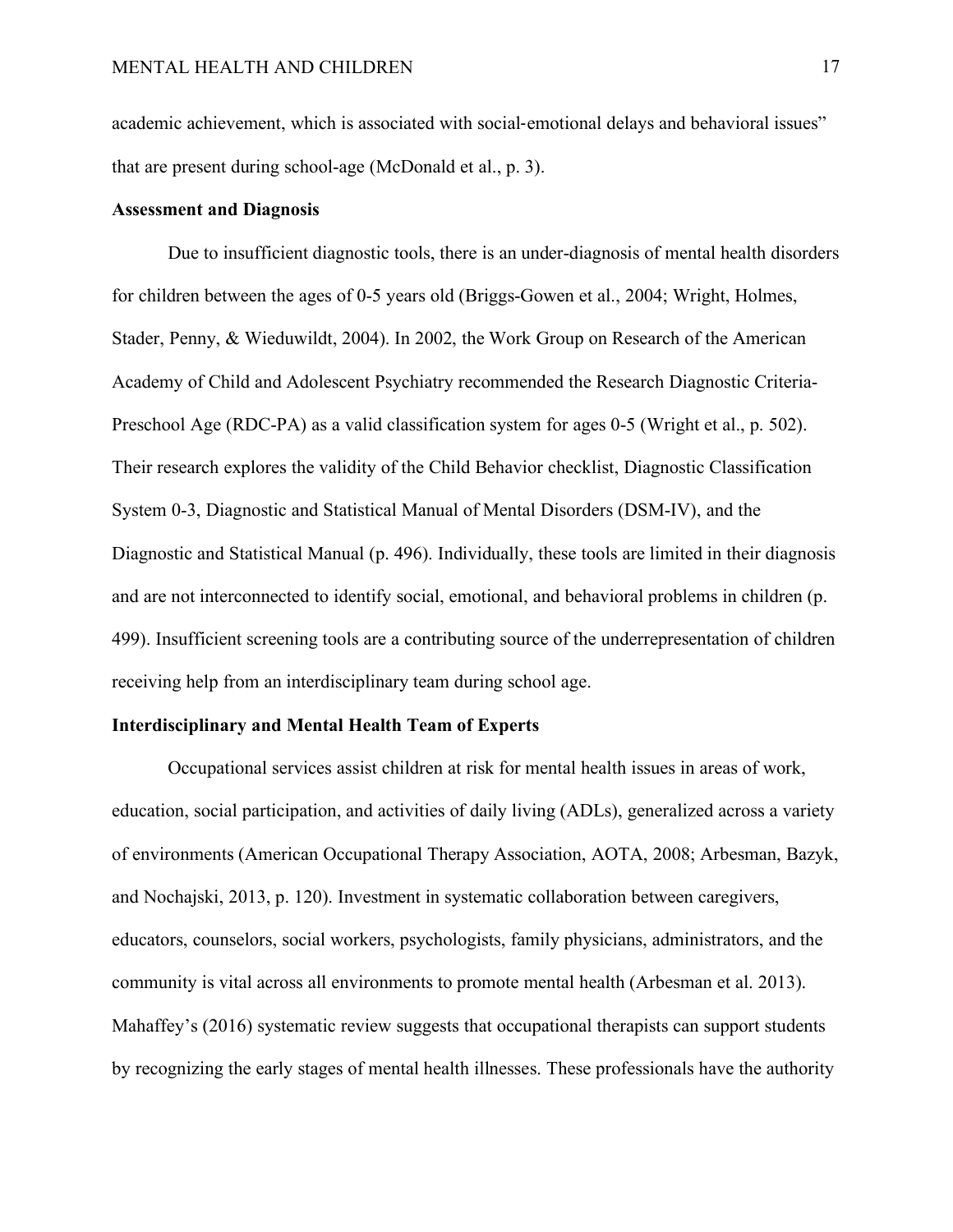to make decisions about interventions for children who are at risk for failure, and to use a childcentered evaluation process to determine what factors affect a child's ability to be successful in activities, schoolwork, and self-care (Arbesman, Bazyk, & Nochajski, 2013; Mahaffey, 2016). In 2010, several rural school districts partnered with a local university in the Midwest to conduct an interdisciplinary study to implement and adopt a school evidence-based social and emotional learning (SEL) program to address children's mental health needs (Meyers, Tobin, Huber, Conway & Shelvin, 2015). The committee consisted of a team of diverse professionals, including teachers, administrators, special educators, psychologists, and social workers, in addition to members of nonprofessional constituent groups such as parents, students, and community members (Meyers et al., 2015, p. 110-114). The project is an example that community partnerships and collaboration requires buy-in from all parties (p. 122).

#### **Consultation and Collaboration**

This group of studies look to best practices by collaborating with preschools to identify behavior problems among children at risk for mental health issues. The collaboration included partnerships with home, school, and community to work together for student success. Hodges, Hernandez, and Nesman (2003) present a developmental framework for interdependent problemsolving for the improvement of services for children with mental health issues and their families, through collaboration (p. 292). To meet the needs of children and families, Frauenholtz, Mendenhall, and Moon (2017) use a framework for collaboration that guides efforts to transform the children's mental health system and emphasizes that agencies must "share resources and work together" (p. 73). Curricula-based interventions in school settings help young children and their families in the areas of health care, early childhood care, learning, special education, early intervention, mental health, and family services, to address behavior and social-emotional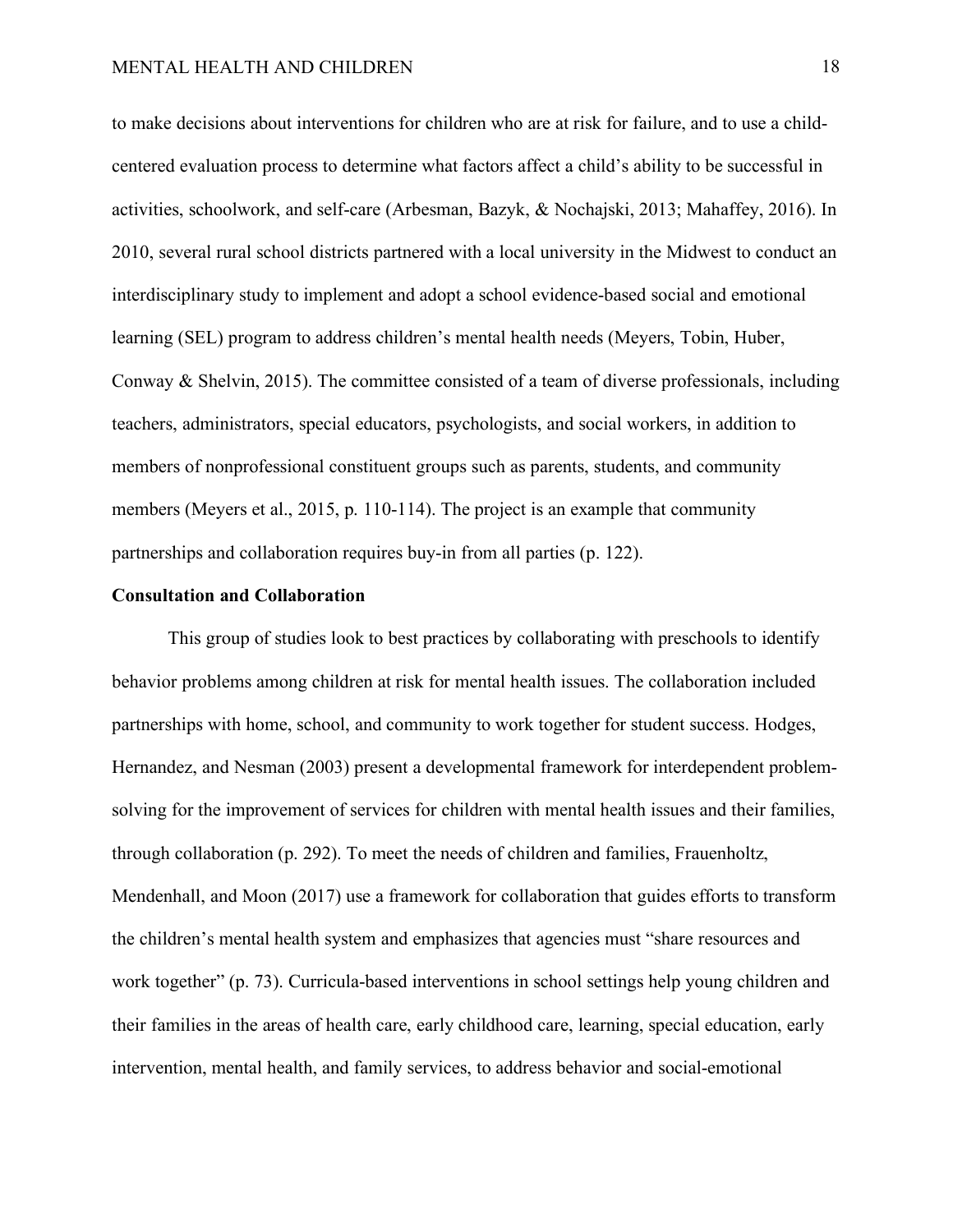development (Powell & Dunlap, 2009). In a pilot intervention program with two Head Start Programs, Green, Malsch, Kothari, Busse, and Brennan (2012) found that a holistic approach to include children and staff is necessary. The pilot program included restructuring, strategic planning, training, and staff wellness (p. 123). The Center for Disease Control and Prevention (2020) states, Head Start is a federally funded program, that services low-income families focusing on essential areas of early learning, health, and family well-being, while engaging parents as partners (Cruickshank, Jenkins, & Metcalf; Essa, 1996; National Center on Early Childhood Health and Wellness (NCECHW), 2019). The performance standards for Head Start includes a mental health focus that requires the program to complete a mental health assessment screening for all students (Early Childhood Learning and Knowledge Center, (ECLKC) 2020).

#### **Synthesis of Literature**

When discussed more broadly, existing literature tells a clear story about a need to better support very young children with mental health needs. Social emotional development and mental health starts during infancy. All infants are unique in how they learn and the rate at which they learn social-emotional development. The primary caregiver teaches the infant its first lessons in trust through meeting their needs. Although the frontal part of the brain develops at a slower rate, infants learn from their environments how to internalize and externalize the information; this affects brain development. Caregivers are essential in the development of the mental health of children. As children get older, their mental health state is exhibited though behavior often seen during the preschool age. The number of children with mental health issues is on the rise and the school system has not provided services to young children. As a result, these behaviors get worse and get externalized in behaviors that are not typical for healthy social-emotional development.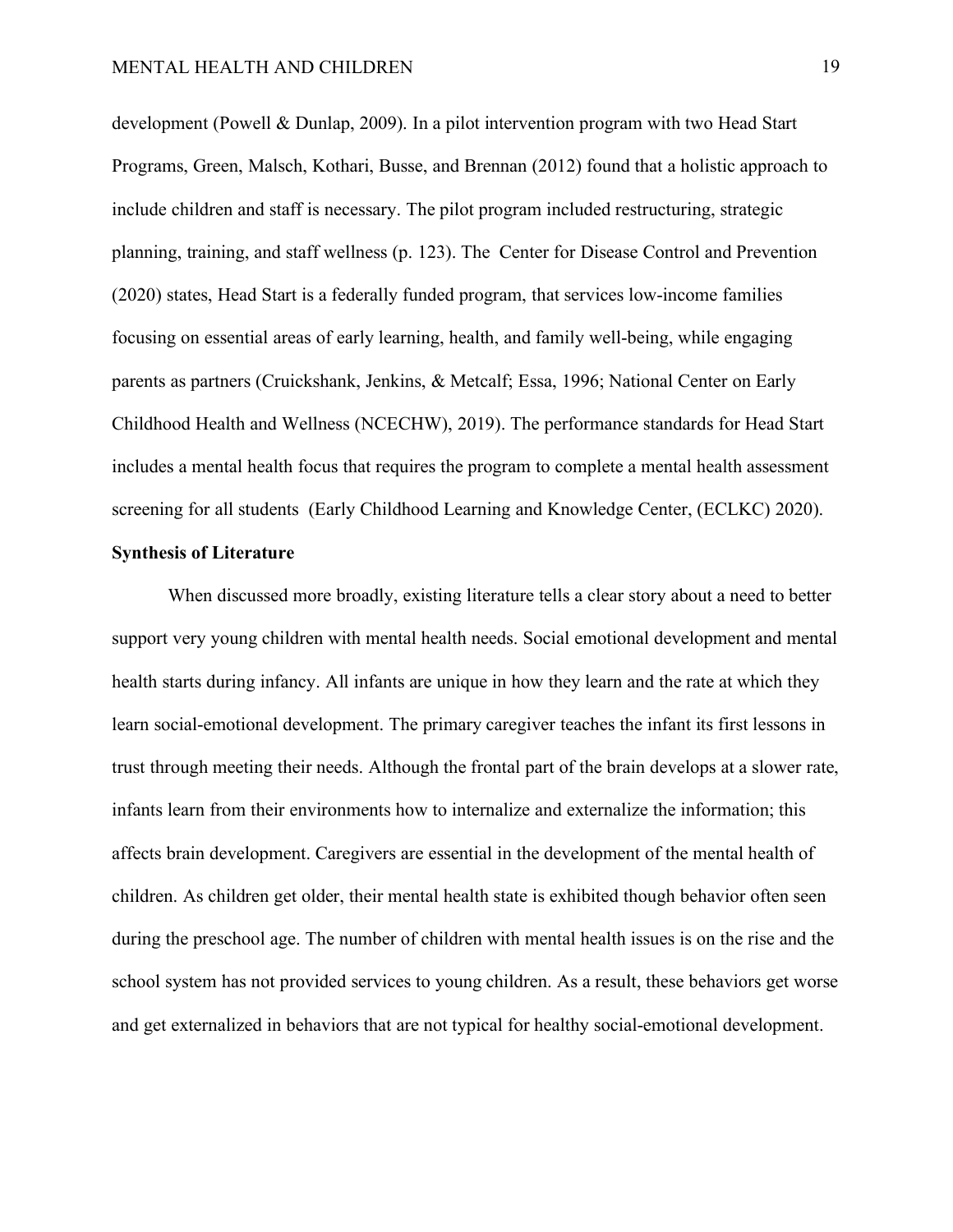The cumulative effect of behaviors occurs where students suffer socially, academically, and behaviorally. One possible solution is early intervention.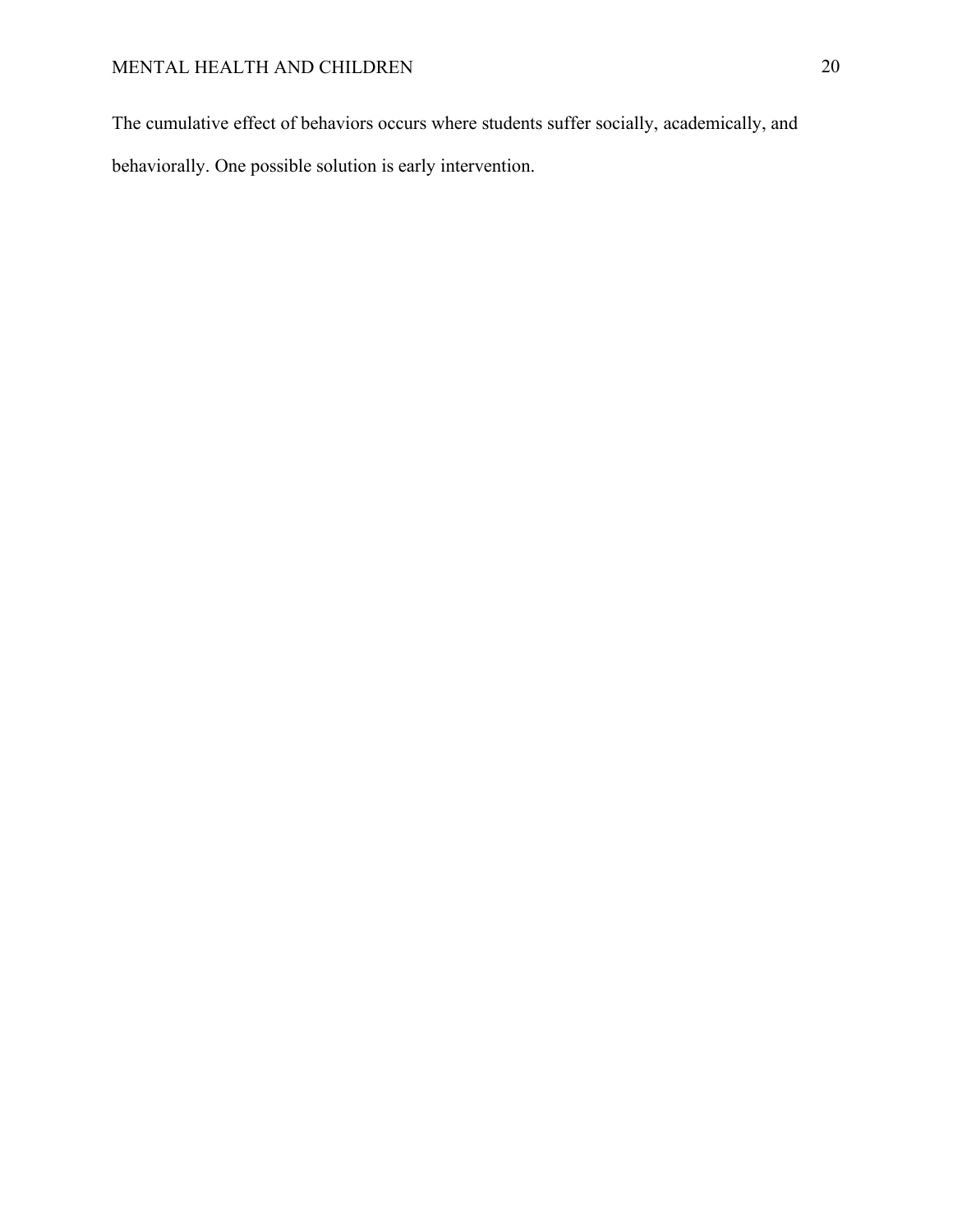#### **Analysis and Findings**

This section presents three significant findings from a meta-analysis about mental health and the social-emotional development of young children: the recognition of resilient classroom behaviors, interdisciplinary teams in schools, and family partnerships.

# **Recognizing Resilient Behaviors in The Classroom**

First, classroom teachers must recognize atypical behaviors compared to developmentally appropriate ones for the "age and stage" of a young student that exhibits resilient behaviors that expand mental health concern. Experienced teachers know the importance of promoting a safe environment by teaching age-appropriate expectations and behaviors. Erik Erickson developed the psychosocial theory that "ages and stages" are the significant periods in the human development timeline. During each "age and stage," growth and development occur in the primary developmental domains, including physical, intellectual, language, and social-emotional (Essa, 1996, pp. 128-129).

**Classroom management.** Through the technique of classroom management, teachers establish a safe environment, and students learn appropriate classroom expectations and behaviors (Anderson & Spaulding, 2007; Barrish, Saunders, & Wolf 1969; Colvin & Lazar, 1997; Evertson, Emmer, Clements, Sanford, & Worsham 1984). The teacher is responsible for organizing a well-managed classroom which has a set of procedures and a predictable routine to teach structure within the school (Anderson & Spaulding, 2007; Cruickshank, Jenkins, & Metcalf; Essa 1996; Friend & Cook 2010). Teachers can provide students with practical preventative strategies and clear expectations. Implementing a daily schedule and ensuring a positive climate will manage some negative behaviors and promote a safe environment. Typically, pedagogical classroom management techniques include: (a) modeling positive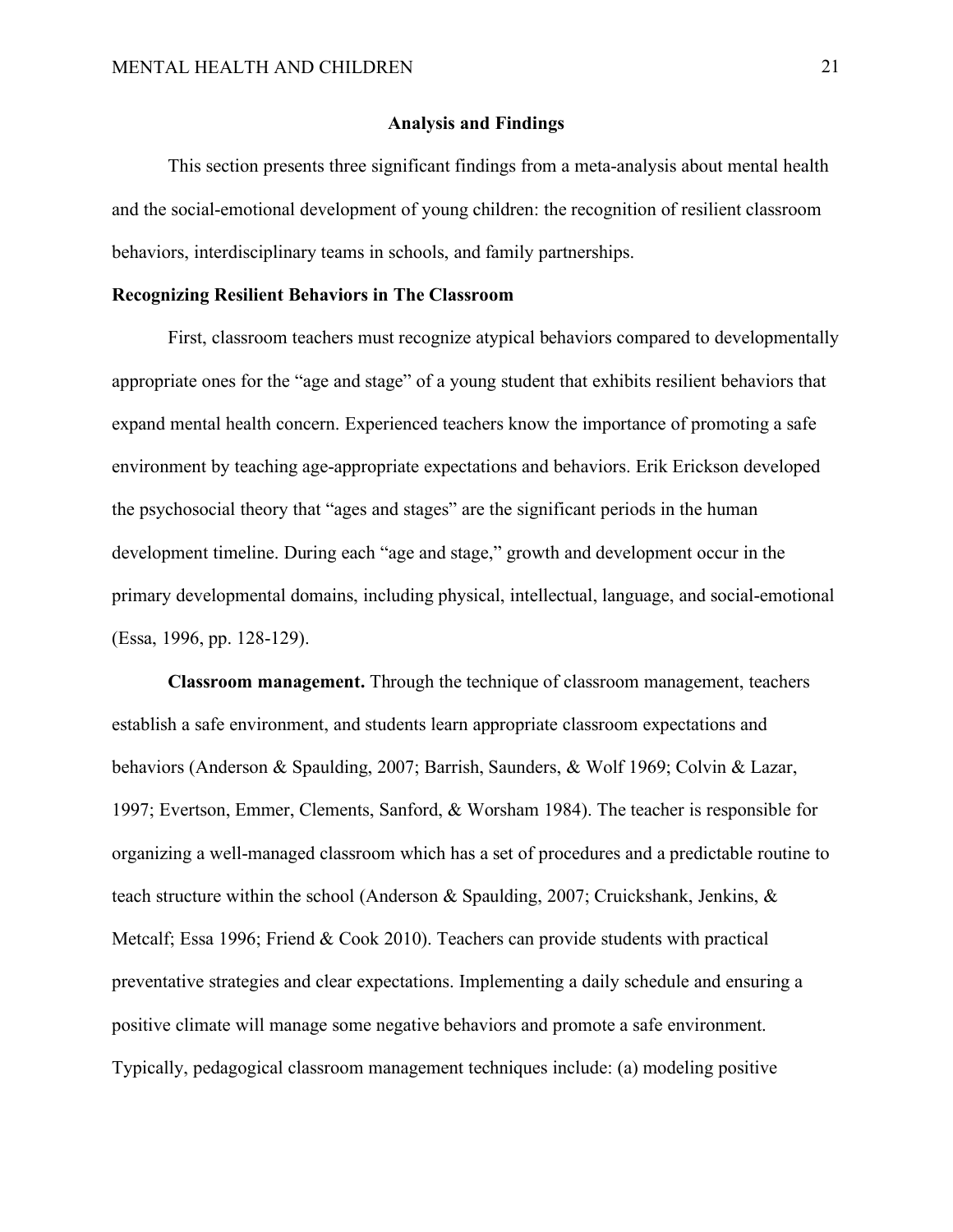#### MENTAL HEALTH AND CHILDREN 22

behaviors; (b) letting students establish classroom rules; (c) offering students positive reinforcement and praise for desired behaviors; (d) providing a daily schedule and routine; (e) allowing natural consequences; and (f) praise and rewards; (g) and non-verbal communication (Cruickshank, Jenkins, & Metcalf, 2006; Anderson & Spaulding, 2007; Heroman, Burts, Berke, Bickart, 2010; Wong & Wong, 2005).

**Classroom rules.** Classroom rules are strategies that teach children basic behaviors to help them direct their emotions and control their behavior, allowing for an environment that is conducive to learning (Anderson & Spaulding 2007; Cruickshank, Jenkins, & Metcalf, 2006; Wong & Wong, 2005). Teachers promote the mental health of students by developing classroom rules, classroom routines, discipline strategies, and individual responsibility. This management plan fosters mental health in the classroom (Anderson & Spaulding, 2007).

**Behavioral curricula**. When students exhibit atypical behaviors that include wanting to play alone, having no established friendships, and missing instructional time, their socialemotional development does not flourish in a program that provides an appropriate curriculum and pedagogy using best practices (Anderson  $\&$  Spaulding, 2007). The social-emotional development of a student can bring concern for mental health when behavior is disruptive, whether verbally (yelling, crying excessively, threatening, cursing, etc.) or physically (throwing dangerous objects, fighting, etc.). When students display disruptive behavior (physical or verbal) and are not able to self-regulate, they may require direct support from an interdisciplinary team of experts with a holistic perspective (Green, Malsch, Kothari, Busse & Brennan, 2012). Resilient behaviors are not typical socioemotional behaviors for pre-kindergarten students who are 4-5 years old (Thompson & Lagattuta, 2006). According to Essa (1996), "[o]ne correlate of prosocial qualities in children appears to be the development of self-control. She also asserts,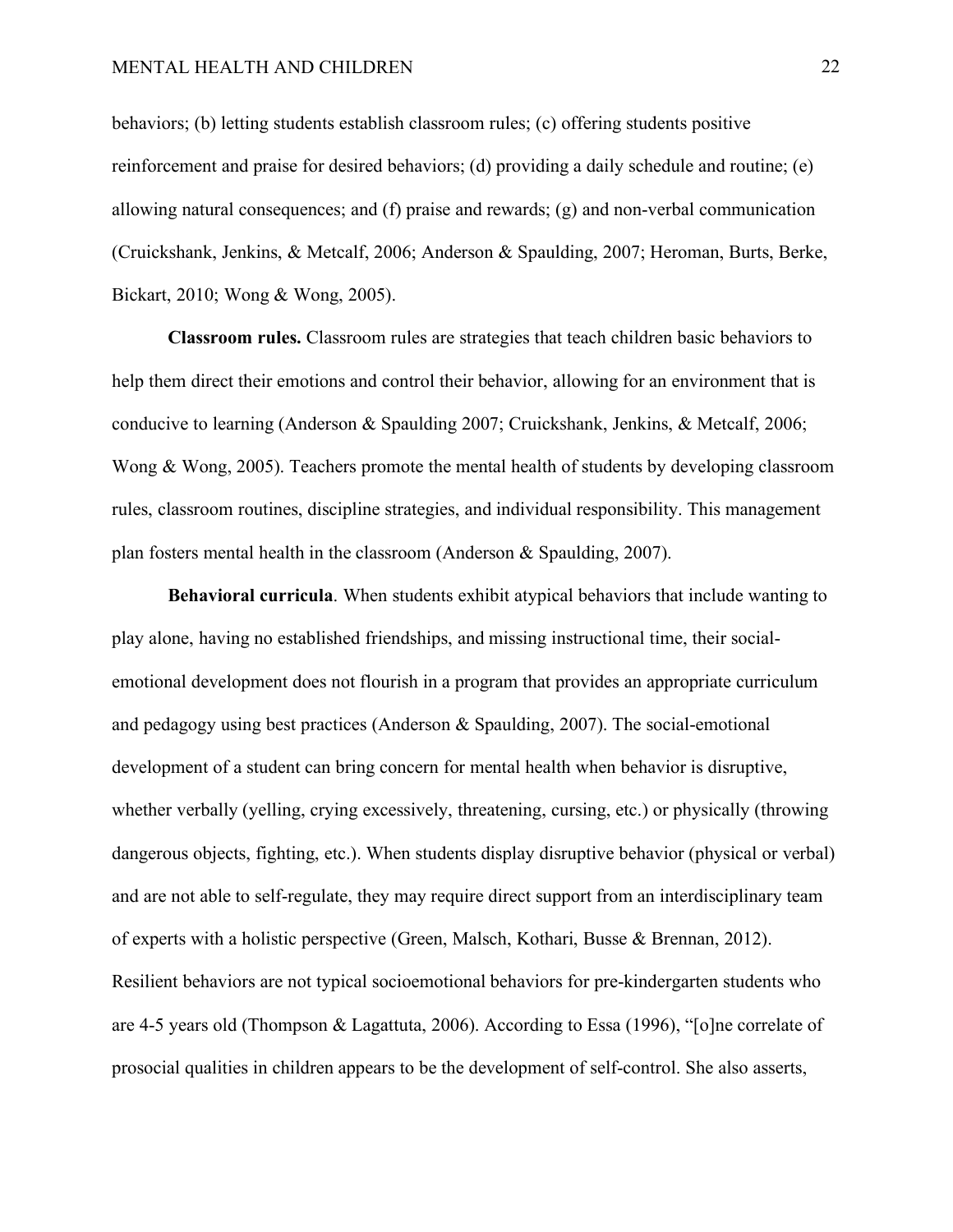"self-development leads to self-regulation, in which the child's judgment about the situation dictates the response" (p. 440). Wlodarczyk, Pawils, Metzner, Kriston, Klasen, and Ravens-Sieberer (2017) recognized connections between internal and external risk factors, and innate and learned behaviors, as connected with possibly significant impacts on a preschooler's mental health.

The Center for Early Childhood Mental Health Consultation (2020) partners with Head Start to share a variety of evidence-based curricula for children, teachers, and families. The curricula include programs to cultivate socioemotional skills, self-control, problem-solving abilities, and healthy decision-making in children ages 3-8 years old (Powell & Dunlap 2009). Social-emotional learning (SEL; Meyers, Tobin, Huber, Conway, & Shelvin, 2015) promotes skills in the areas of interpersonal functioning and self-regulation among children (Greenberg et al., 2003; Meyers et al., 2015; Zins & Elias, 2006). The use of comprehensive programs for fostering positive behavior support places emphasis in three areas: 1) defining and teaching expected behavior (i.e., creating rules), 2) acknowledging students for exhibiting prosocial behavior, and 3) responding to discipline problems fairly and consistently (Anderson & Spaulding, 2007, p. 27).

**Teacher relationship and bonding**. In pre-kindergarten settings, the teacher is the primary caregiver for students. As with infants who bond with their primary caregivers, students must bond with their teachers. In an early childhood setting, forming a relationship with adults or bonding with teachers is a social-emotional learning objective for young children (Meyers, Tobin, Huber, Conway & Shelvin, 2015). Establishing positive relationships with the teacher, as well as with peers, shows growth in social-emotional development (Berk, 2006; Bronson, 2006; Heroman, Burts, Berke, & Bickart, 2010; Howes, 2000; Howes et al. 2008; Palermo, Hanish,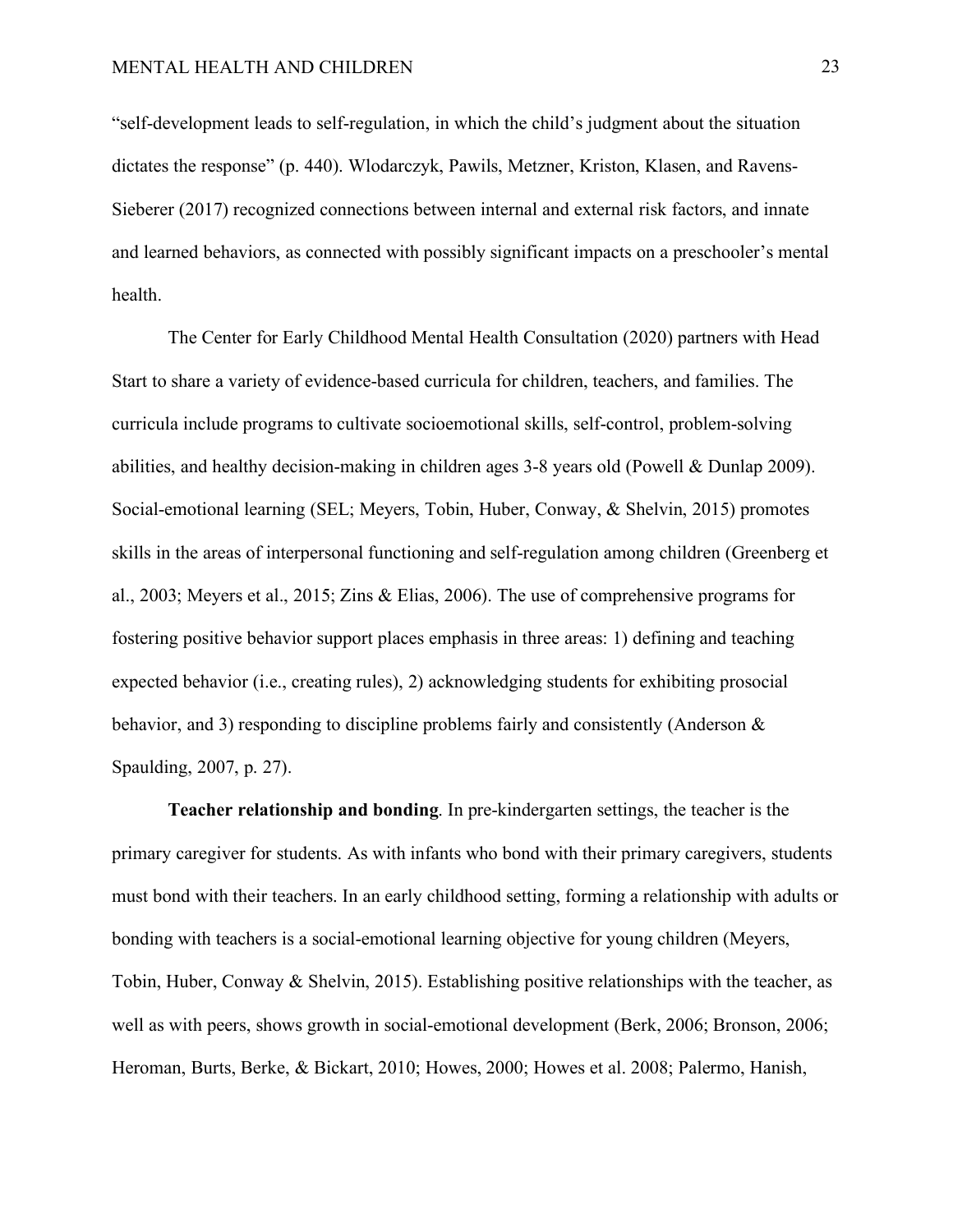Martin, Fabes & Reiser, 2007; Pianta, 1999). All areas of development – cognitive, socialemotional, and speech and language – are learned through adult care, interaction, and affection, typically from the mother, but maybe any caregiver (Ainsworth,1979).

## **A Whole-School Approach from an Interdisciplinary Team**

When providing support in the classroom for the mental health wellness of all children, the interdisciplinary team can implement strategies in the school so that educators implement an approach that "defines and teaches expected behavior, acknowledges students' prosocial behavior, and responds to discipline problems fairly and consistently" (Anderson & Spaulding 2007). The interdisciplinary team will consist of members of multiple disciplines to include counselors, psychologists, occupational therapists, behavior specialists, teachers, administrators, and mental health agencies – each providing knowledge in their field of expertise to support students (Frauenholtz, Mendenhall, & Moon, 2017). Because the number of young children with mental health issues continues to increase, educational institutions also need to use strategies that allow school staff to work together in addressing behavioral problems. Rather than teachers, administrators, and support teams reacting individually to disruptive behavior, a systematic school change as a proactive approach and could improve the functioning of all children (Meyers, Tobin, Huber, Conway & Shelvin, 2015). Through this process, students who have not responded to a system of strategies may have mental health issues (Green, Malsch, Kothari, Busse, & Brennan, 2012). Therefore, the common goal should be for professionals to work together using a whole-school approach to cohesively create support for students (Green, Malsch, Kothari, Busse, & Brennan, 2012). The Centers for Disease Control and Prevention (2019) reports that nearly half of the population of children in the United States with mental health concerns do not receive any kind of support services. Children who have mental illnesses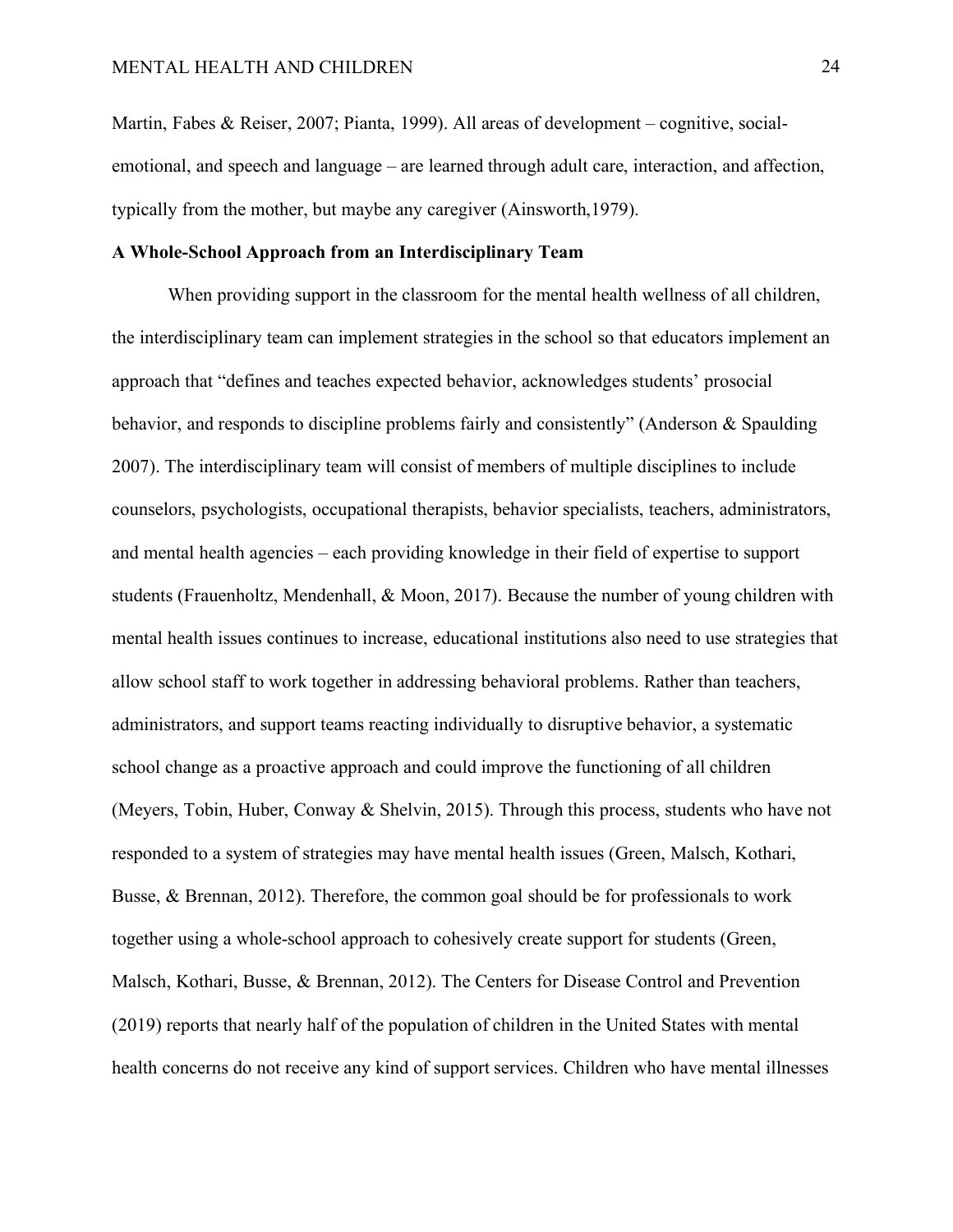will also continue to increase (Ghandour, Sherman, Vladutiu, Ali, Lynch, Bitsko, & Blumberg, 2018). A barrier in the treatment of children with mental health issues is the stigma for school staff and parents who may lack perception and awareness of mental illness symptoms (Frauenholtz, Mendenhall & Moon, 2017). The CDC reports, "Early diagnosis and appropriate services for children and their families can make a difference in the lives of children with mental disorders" (American Psychiatric Association, 2013). To support students with mental health concerns, a school-based mental health interdisciplinary team would need to 1) identify behaviors, and then conduct a 2) problem analysis, 3) intervention and 4) evaluation (Anderson & Spaulding, 2007; Green, Malsch, Kothari, Busse, & Brennan, 2012). Early intervention can have a significant impact on a child's ability to learn new skills and overcome challenges, and can increase success in school (Thompson, & Raikes, 2007).

**Professional development.** Part of the whole-school approach includes training teachers and staff (Arbesman et al. 2013) to support the collaboration of the stakeholders. During professional development, staff can learn about the curriculum. Professional development includes team meetings, staff participation in strategic planning, staff wellness, and training. To integrate social-emotional learning (SEL) into the classroom, teachers and interdisciplinary staff need training in the curriculum. The school's culture must have leadership and project "buy-in" of the social-emotional learning program or model to provide care for children with behavior and mental health problems (Frauenholtz et al., 2017; Green et al., 2012; Meyers et al., 2015).

**Family partnerships.** Educational institutions must first build positive family relationships to promote school readiness through interpersonal frameworks that support home, school, and community connections (Frauenholtz et al. 2017, as cited in Allen-Meares, 2013). Since parents are their child's first teachers (Ainsworth, 1979), including families in the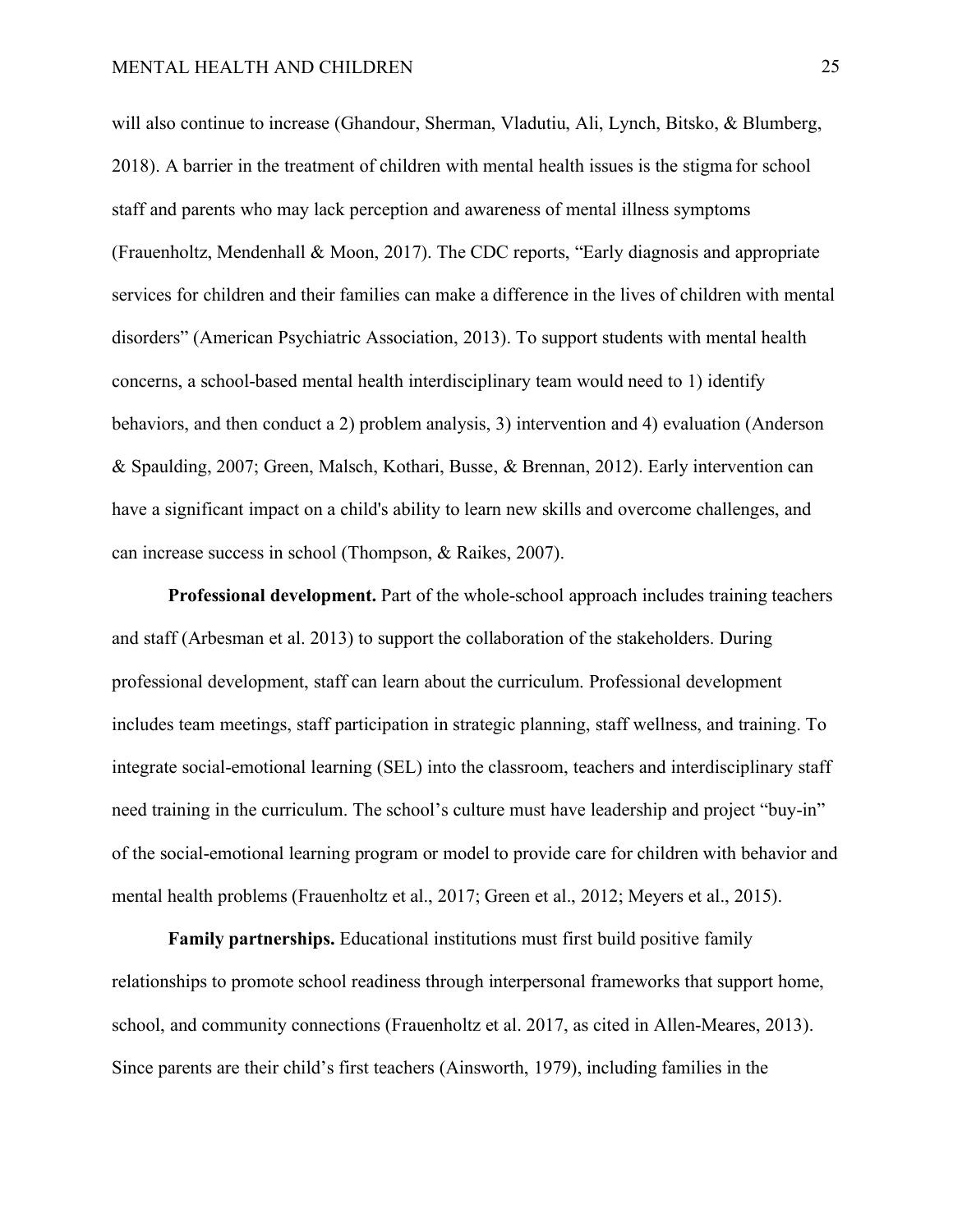beginning stages of the whole-school approach to address mental health concerns is beneficial to the school. Partnerships are essential, because a member of the interdisciplinary team teaches the social and emotional learning (SEL) program to the parent (Powell & Dunlap, 2009).

Transparent communication with parents about mental health and social-emotional development concerns can be discussed by sharing data and explaining what these data mean. The leadership in the school will communicate with families on developing training, conducting workshops, and listening to parents (Ferrara, 2011).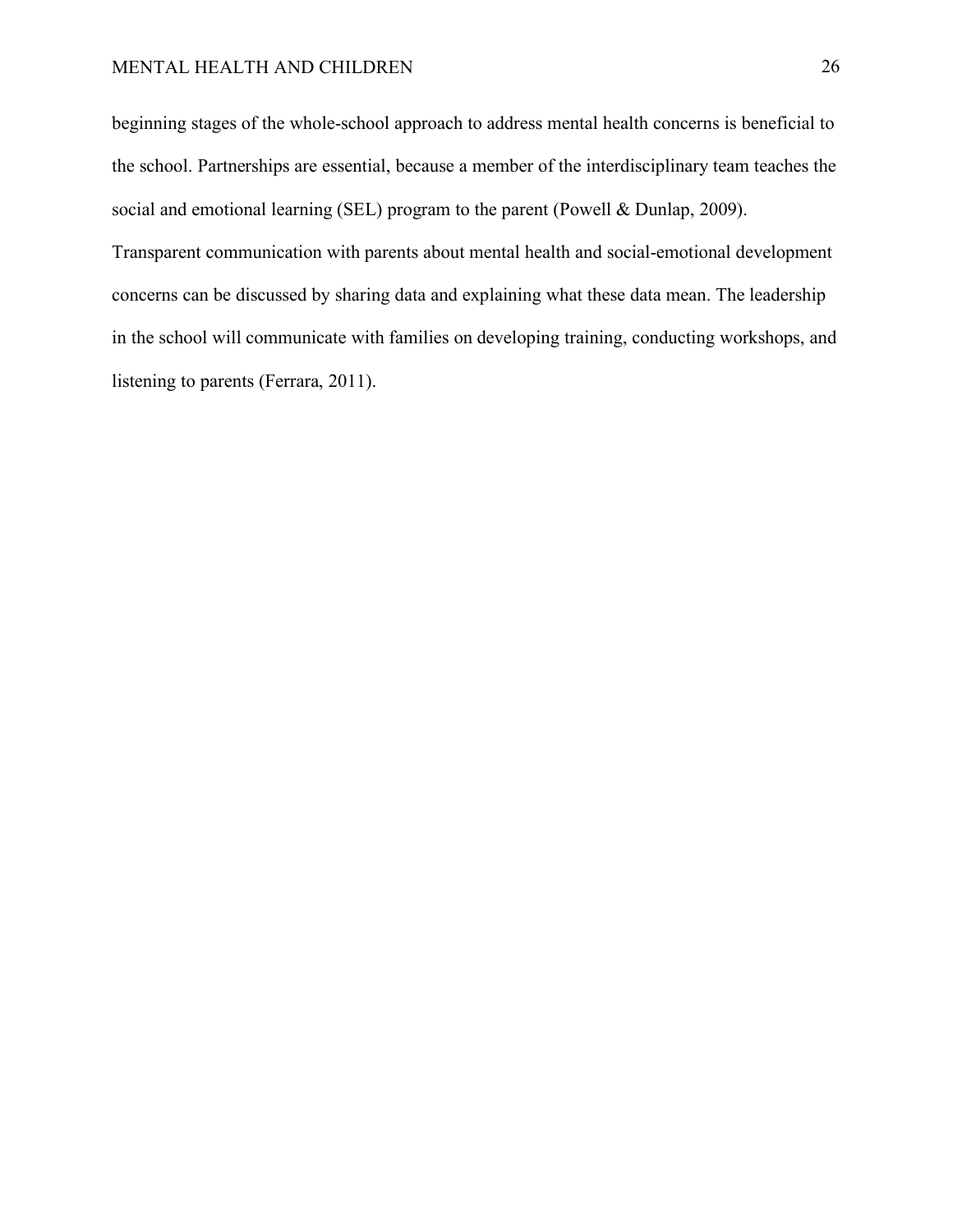#### **Conclusion**

The meta-analysis of literature strongly suggests that establishing socioemotional support in a child's early years of school can change their education experiences and positively impact their holistic development. Educational programs, such as Head Start, provide opportunities to promote young children's mental wellness (Green, Malsch, Kothari, Busse & Brennan, 2012; Powell & Dunlap, 2009). Their socioemotional behavior is a natural process developed through positive interactions, and with the support of trusting relationships with adults during the preschool years (Heroman, Burts, Berke, and Bickart, 2010; Rubin et al., 1998; Smith & Hart, 2002; Howes & James, 2002). Although these educational settings may provide support to young children through the use of evidence-based curricula and teacher training, the number of children at a young age who (a) continue to struggle with the development of social-emotional and life skills, and (b) have experienced mental health issues, increases (Powell and Dunlap, 2009). Educational institutions need to provide support for the social-emotional and mental health care of young children and families. To assist classrooms with support in mental health, institutions can be proactive in the acknowledgment of resilient behaviors (NSCDC, 2004; Shaw, Owens, Giovannelli & Winslow, 2001; Rubin, Burgess, Dwyer, & Hastings, 2003; Vasey & Dadds, 2001). Once they have acknowledged resilient behaviors, collaboration can begin to provide a whole-school approach in the classroom from an interdisciplinary team (Arbesman, Bazyk, & Nochajski, 2013; Anderson & Spaulding, 2007; Mahaffey, 2016). The collaboration will also include establishing transparent communication with parents about the mental health concerns of children (Green, Malsch, Kothari, Busse, & Brennan, 2012; Powell & Dunlap, 2009).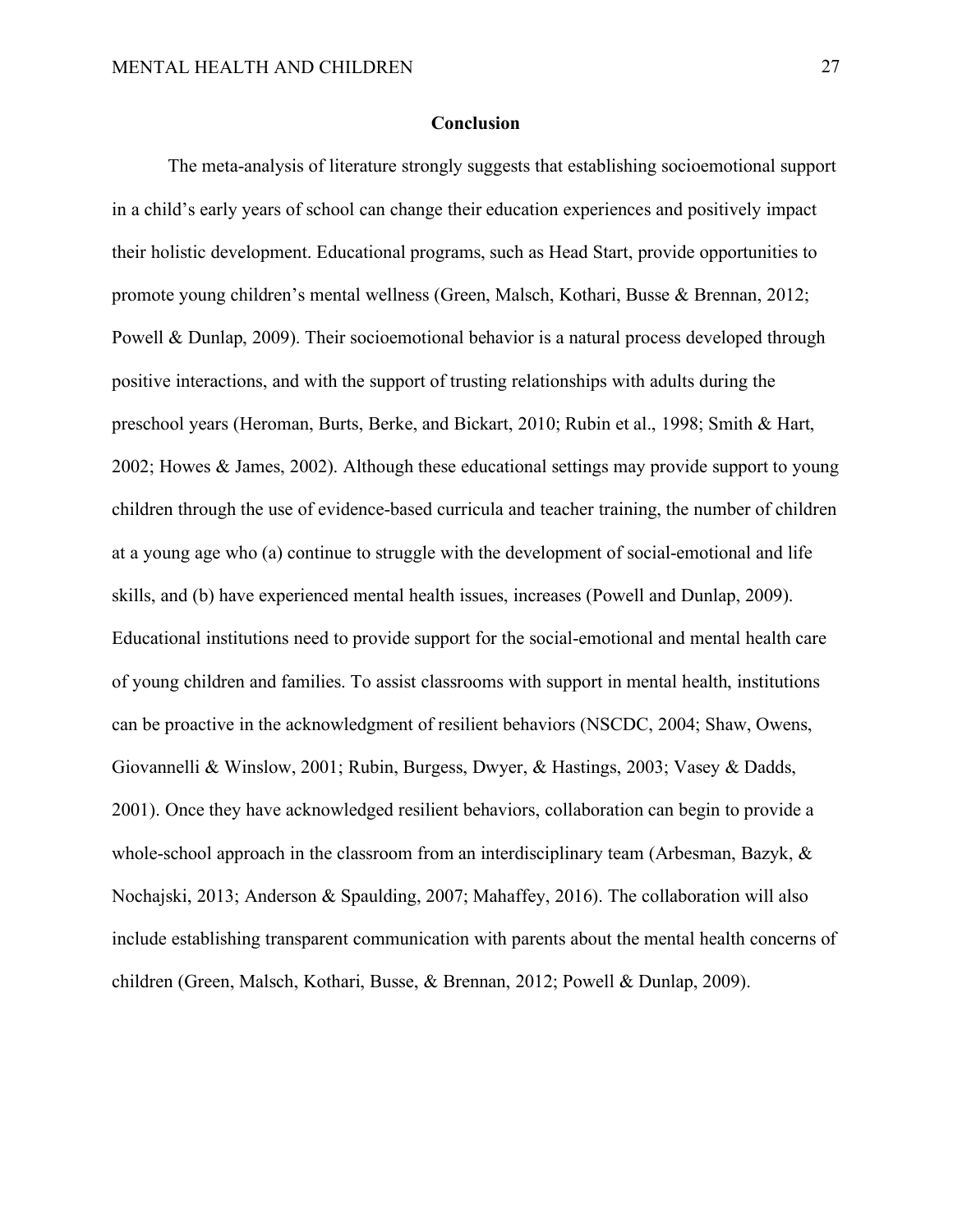#### **Recommendations for Future Research**

Researchers and practitioners might look to the models of Head Start to understand a holistic approach in serving at-risk students and their families, which then allows for early detection of mental illness. Green, Malsch, Kothari, Busse, and Brennan (2012) partnered with Head Start to establish a model of strategies, to ensure that mental health services for very young students are ongoing through strategic planning, supporting staff wellness, and effective use of mental health consultants. The results proved beneficial for Head Start and other preschool programs. Overall, programs felt supported, less stressed, increase collaboration, and shared a vision for student support in mental health (Green et al., 2012). The implementation of a collaborative program benefits the mental health of children and families.

The intervention included action steps that have been suggested by many of the studies cited in this meta-analysis. The implication of the research suggests that families, teachers, administrators, stakeholders, and interdisciplinary teams need to work together to support children and families with mental health problems (Center for Disease Control and Prevention, 2020). The focus on the "whole child" and the "whole family" includes the components of Head Start's Program: education, health, parent involvement, and Social Services (Thompson & Raikes, (2007). In looking at the mental health of young children, the literature supports the need for programs such as Head Start in all of these aspects of holistic support for young students.

Findings and conclusions about the mental health of children suggest areas for further study in restructure using the existing services already in schools - borrowing best practices from Head Start; the following actions may support this thesis:

- Conducting mental health screenings during registration;
- Implementing accommodations (504 plan) if needed at the beginning of the year;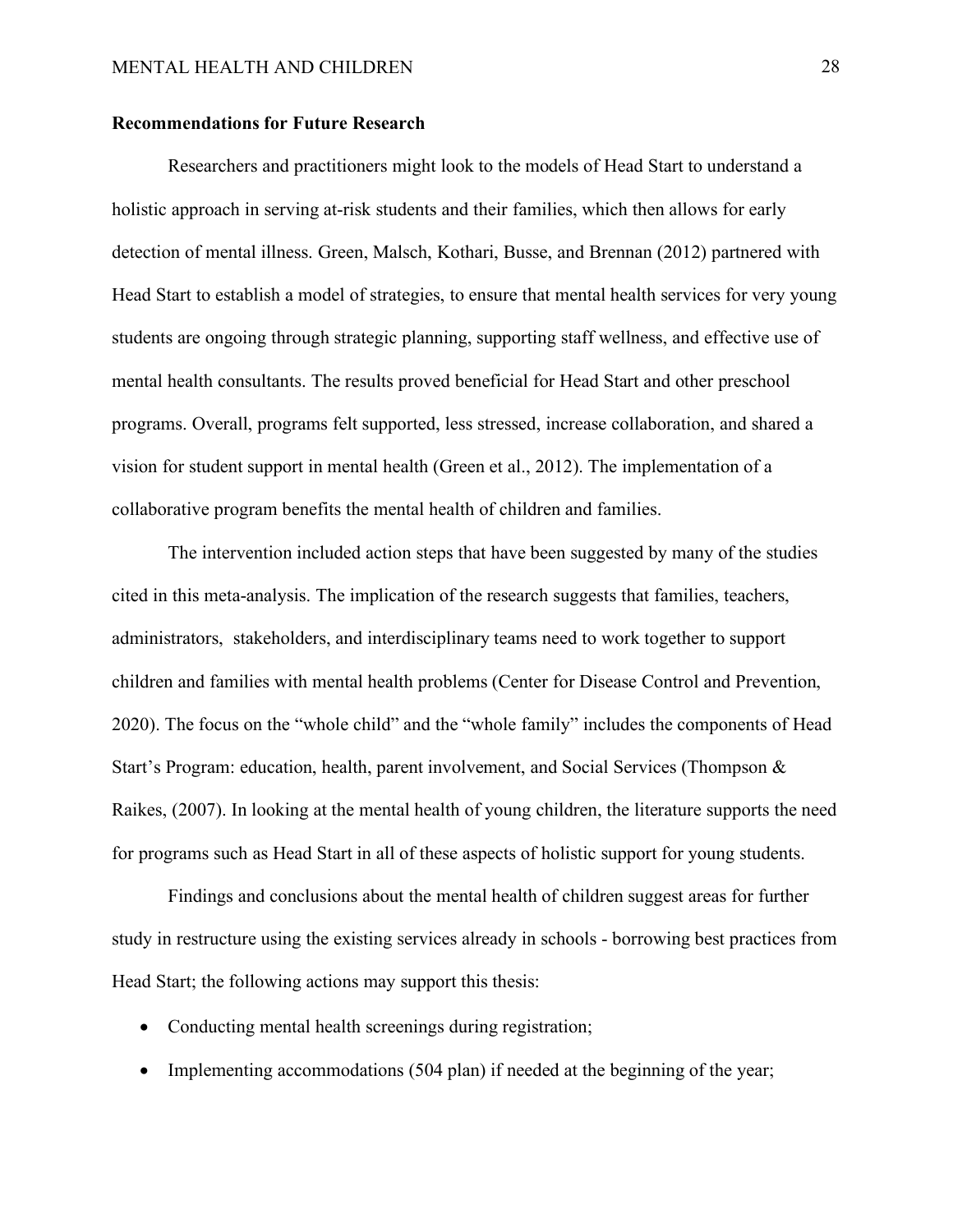# MENTAL HEALTH AND CHILDREN 29

- Providing staff and parents with professional development addressing mental health;
- Facilitating in-class lessons by mental health professional-play therapy; and
- Providing mental health support for staff and parents.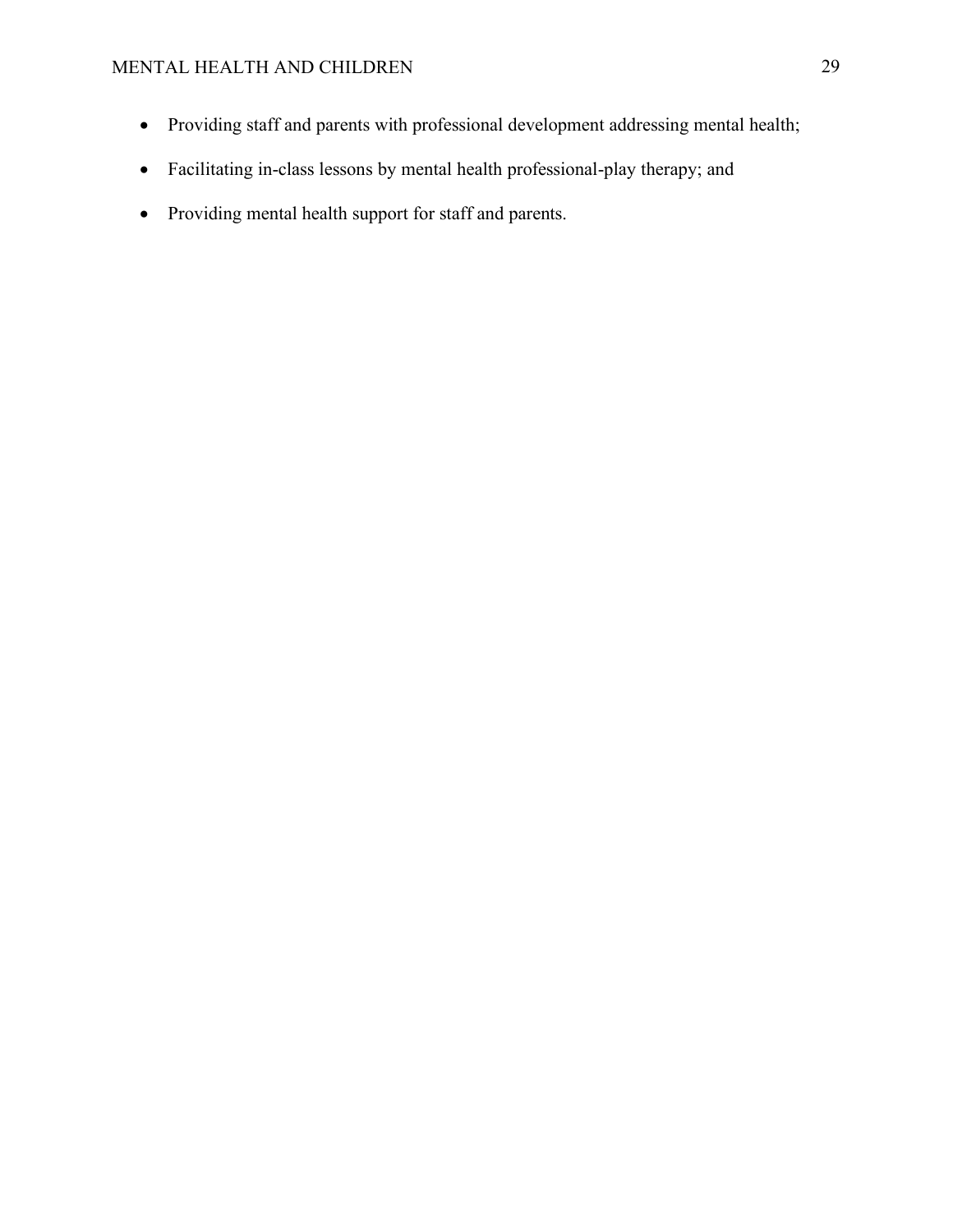#### **References**

Ainsworth, M. D. S. (1979). Infant–mother attachment. *American Psychologist*, *34*(10), 932– 937. Doi: https://doi-org.umw.idm.oclc.org/10.1037/0003-066X.34.10.932.

*American Journal of Occupational Therapy*, *November/December*, *67*, e120-e130.

- American Psychiatric Association (2013). *Diagnostic and Statistical Manual of Mental Disorders, 5th edition*. Arlington, VA., American Psychiatric Association.
- Amherst H Wilder Foundation. (2019). *10 Reasons schools should have youth mental health services on-site.* Centers for Disease Control and Prevention. Wilder.org
- Anderson, C., & Spaulding, S. (2007). Using positive behavior support to design effective classrooms. *Beyond Behavior, 16*(2), 27-31.
- Arbesman, M., Bazyk, S., & Nochajski, S.M. (2013). Systematic review of occupational therapy and mental health promotion, prevention, and intervention for children and youth.
- Ashman, S.B., & Dawson, G. (2002). Maternal depression, infant psychobiological development, and risk for depression. In S.H. Goodman & I.H. Gotlib (Eds.), *Children of depressed parents* (pp. 37-58). Washington, DC: American Psychological Association.
- Bastiaansen, D., Koot, H., & Ferdinand, M. (2005). Psychopathology in children: Improvement of quality of life without psychiatric symptom reduction? *European Child & Adolescent Psychiatry, 14*(7), 364-370.
- Bastiaansen, D., Koot, H., Ferdinand, R., & Verhulst, F. (2004). Quality of Life in Children with Psychiatric Disorders: Self, Parent, and Clinician Report. *Journal of the American Academy of Child & Adolescent Psychiatry, 43*(2), 221-230.

Behrendt, H.F., Scharke, W., Herpertz-Dahlmann, B., Konrad, K., & Firk, C. (2019). Like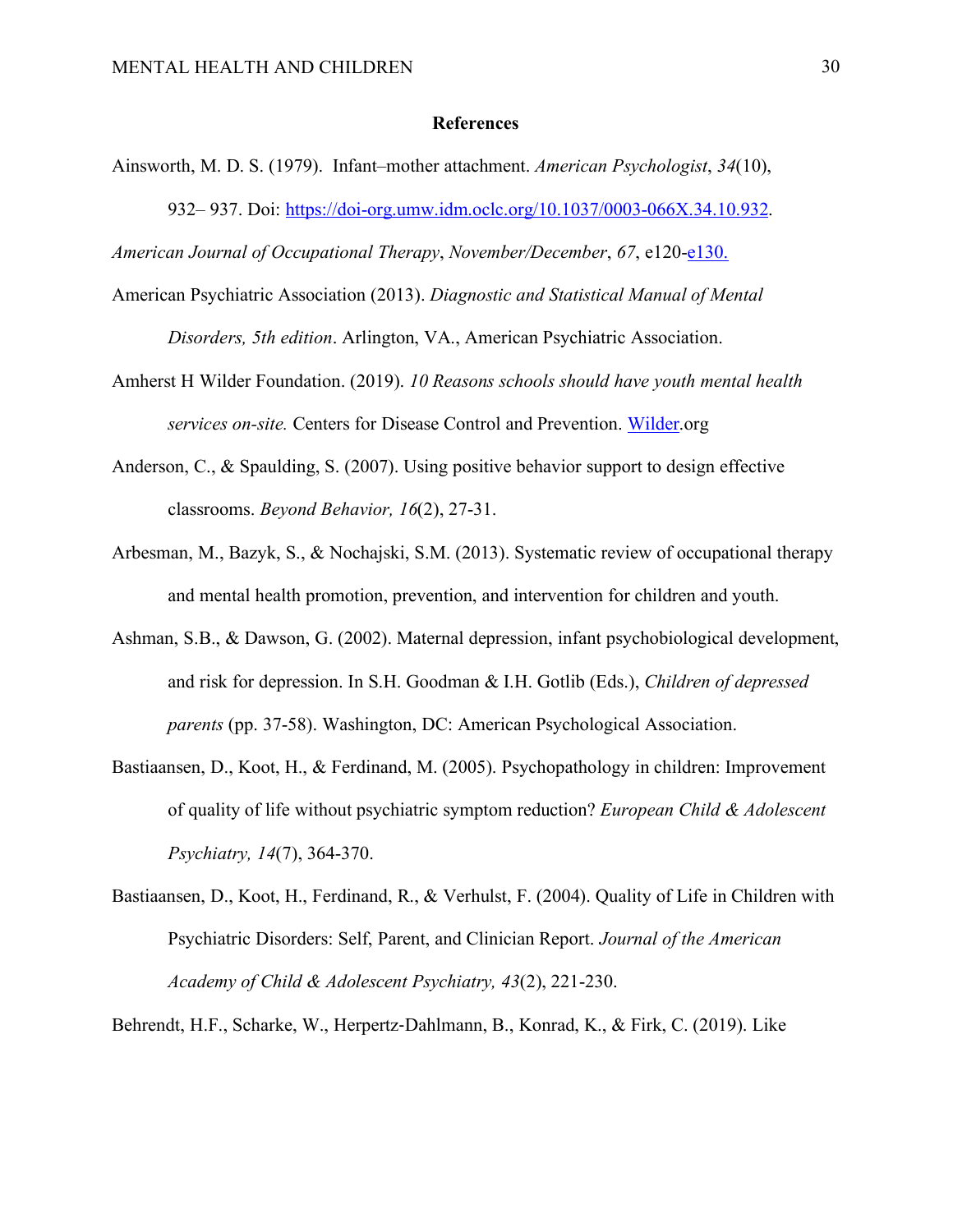mother, like child? Maternal determinants of children's early social-emotional development. *Infant Mental Health, 40*, 234– 247.

- Briggs-Gowan, M. J., Carter, A. S., Irwin, J. R., Wachtel, K., & Cicchetti, D. V. (2004). The brief infant-toddler social and emotional assessment: Screening for social-emotional problems and delays in competence. *Journal of Pediatric Psychology*, *29*(2), 143–155.
- Callaghan, B., & Tottenham, N. (2016). The Neuro-Environmental loop of plasticity: A crossspecies analysis of parental effects on emotion circuitry development following typical and adverse caregiving. *Neuropsychopharmacology*, *41*(1), 163-176.
- Cassidy, J. & P.R. Shaver (Eds.) (1999). *Handbook of attachment: Theory, research, and clinical applications*. New York, NY: Guilford.
- Collins, W.A., & Laursen, B. (1999). Relationships as developmental contexts. *The Minnesota symposia on child psychology, vol. 30*. Mahwah, NJ: Erlbaum.
- Cruickshank, D., Jenkins, D., Metcalf, K. (2006). *The act of teaching*. New York, NY: McGraw-Hill.
- Delgado, M. R., Olsson, A., & Phelps, E. A. (2006). Extending animal models of fear conditioning to humans. *Biological Psychology, 23*, 39-48.
- Dunn, J. (1993). *Young children's close relationships: Beyond attachment*. Newbury Park, CA: Sage Publications.

Essa, E. (1996). *Introduction to early childhood education*. Albany, NY: Delmar.

Frauenholtz, S., Mendenhall, A., & Moon, J. (2017). Role of school employees' mental health knowledge in interdisciplinary collaborations to support the academic success of students experiencing mental health distress. *Children & Schools, 39*(2), 71-79.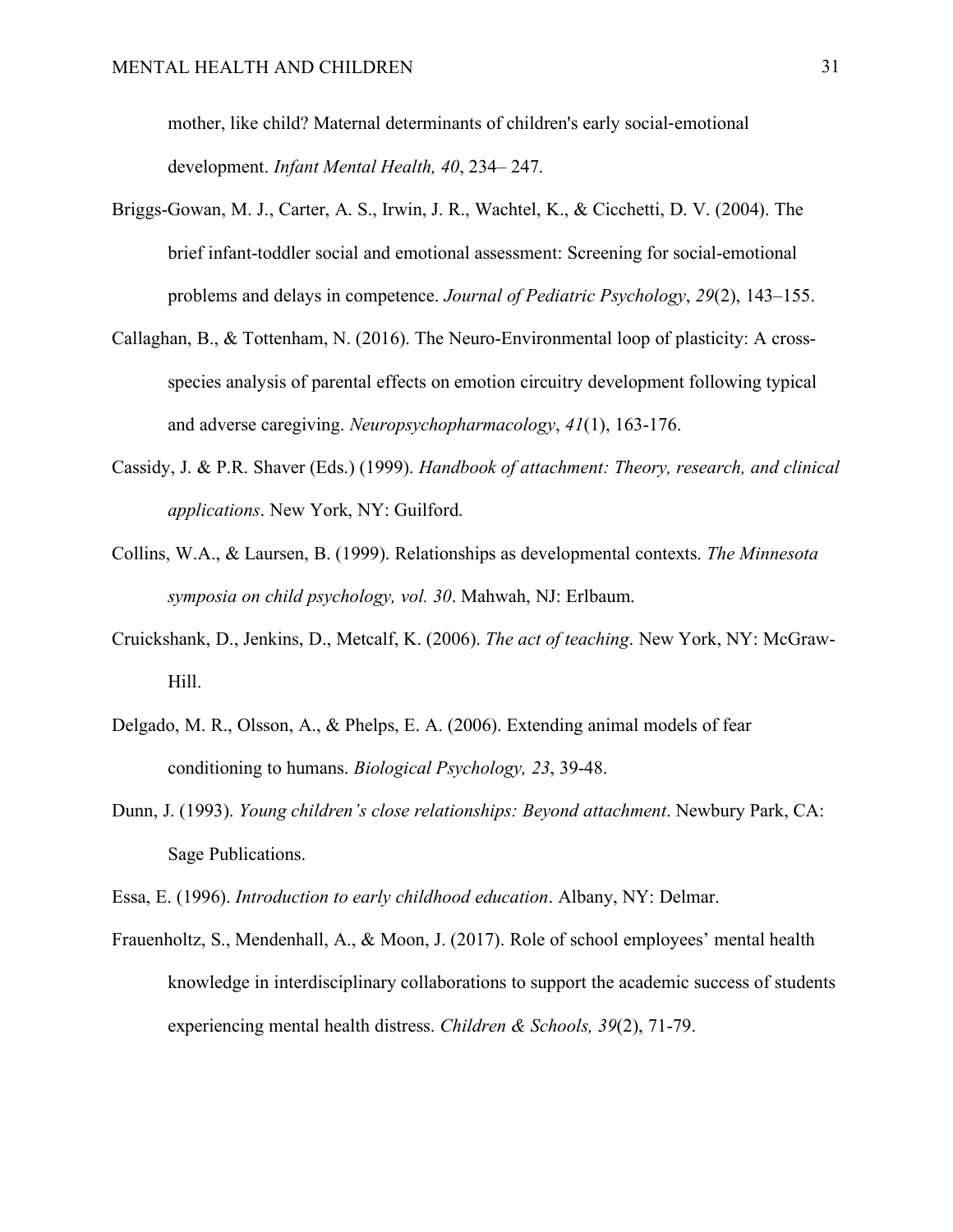Friend, M., Cook, L. (2010). *Interactions: Collaboration skills for school professionals*. Upper Saddle River, NJ: Pearson.

Geller, S. (2013). *Al's Pals: Kids making healthy choices*. Wingspan.

- Ghandour, R., Sherman, L., Vladutiu, C., Ali, M., Lynch, S., Bitsko, R., & Blumberg, S. (2019). Prevalence and treatment of depression, anxiety, and conduct problems in U.S. children. *The Journal of Pediatrics*, *206*, 256-267.e3.
- Green, B., Malsch, L., Kothari, A., Busse, M., & Brennan, B. (2012). An intervention to increase early childhood staff capacity for promoting children's social-emotional development in preschool settings. *Early Childhood Education Journal,40*(2), 123-132.
- Heroman, C., Burts, D., Berke, K., Bickart, T. (2010). *Teaching strategies gold: Objectives for development & learning: Birth through kindergarten*. Washington, D.C
- Hodges, S., Hernandez, M., & Nesman, T. (2003). A developmental framework for collaboration in child-serving agencies. *Journal of Child and Family Studies, 12*(3), 291-305.
- Howell, B., & Sanchez, M. (2011). Understanding behavioral effects of early life stress using the reactive scope and allostatic load models. *Development and Psychopathology, 23*(4), 1001-1016.
- LeDoux, J. E. (2000). Emotion circuits in the brain. *Annual Review of Neuroscience, 23*, 155- 184.
- LeDoux, J. E. & Phelps, E. A. (2008). Emotional networks in the brain. In Lewis, M., Haviland-Jones, J. M., & Barrett, L.F. (Eds.), *Handbook of emotions* (pp. 159-179). New York, NY: Guilford Press.
- Mahaffey, L. M. (2016). *Mental health in children and youth: The benefit and role of occupational therapy*. American Occupational Therapy Association. aota.org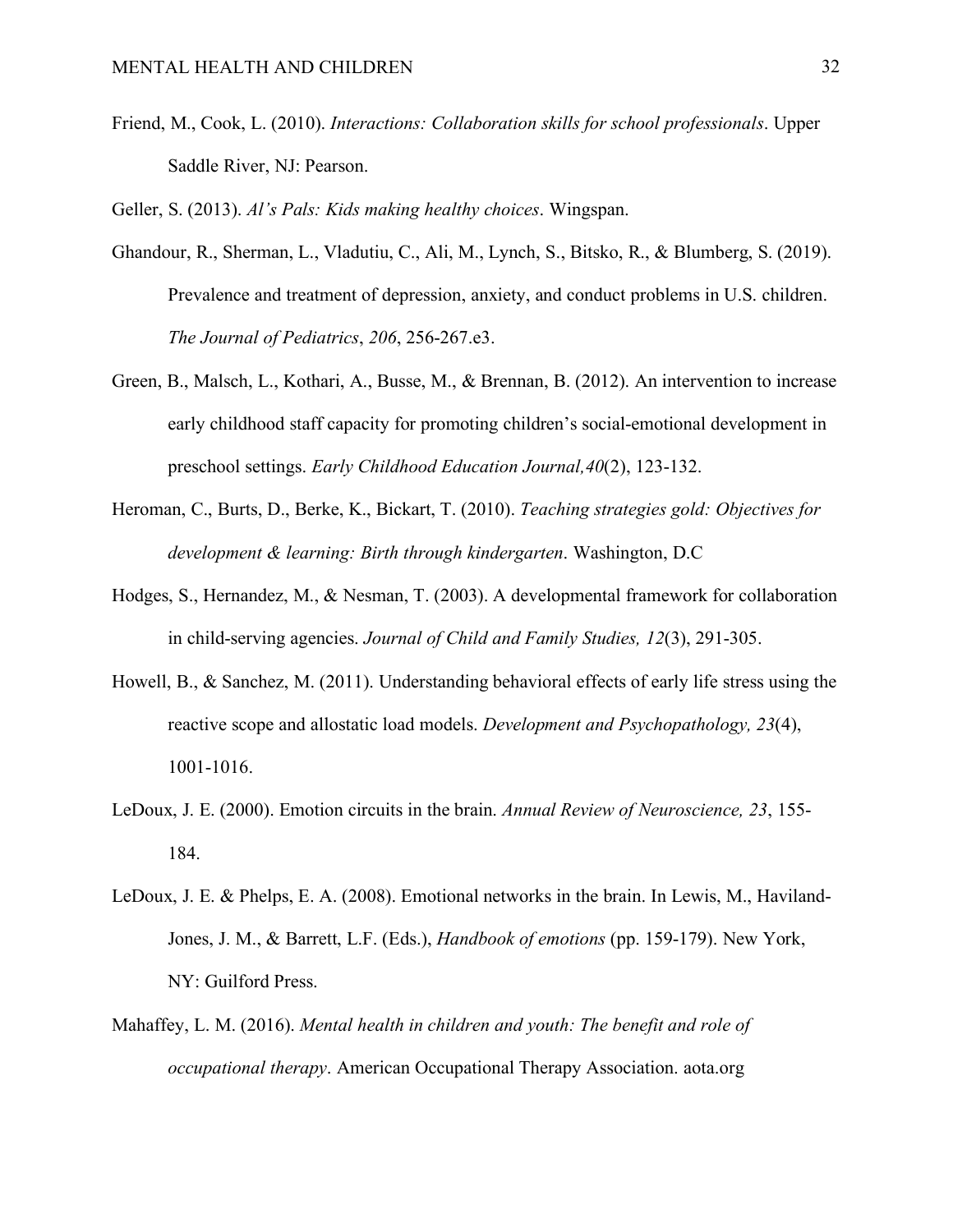- McDonald, S., Kehler, H., & Tough, S. (2018). Risk factors for delayed social-emotional development and behavior problems at age two: Results from the All Our Babies/Families (AOB/F) cohort. *Health Science Repo*rts, *1*(10), N/a.
- Meyers, A., Tobin, R., Huber, B., Conway, D., & Shelvin, K. (2015). Interdisciplinary collaboration supporting social-emotional learning in rural school systems. *Journal of Educational and Psychological Consultation: School Psychologists as Systems-Level Consultants: Interdisciplinary Perspectives, 25*(2-3), 109-128.
- National Scientific Council on the Developing Child (2004). *Children's emotional development is built into the architecture of their brains: Working paper no. 2*. Retrieved from www.developingchild.harvard.edu.
- National Scientific Council on the Developing Child. (2008/2012). *Establishing a level foundation for life: Mental health begins in early childhood: Working paper No. 6., updated edition*. Retrieved from www.developingchild.harvard.edu.
- National Scientific Council on the Developing Child. (2010). *Early experiences can alter gene expression and affect long-term development: Working paper 10*. Retrieved from www.developingchild.net.
- Phelps, E. A., & LeDoux, J. E. (2005). Contributions of the amygdala to emotion processing: From animal models to human behavior. *Neuron, 48*, 175-187.
- Powell, D., & Dunlap, G. (2009). *Evidence-based social-emotional curricula and intervention packages for children 0-5 years and their families: Roadmap to effective intervention Practices*. Tampa, Florida: University of South Florida, Technical Assistance Center on Social Emotional Intervention for Young Children.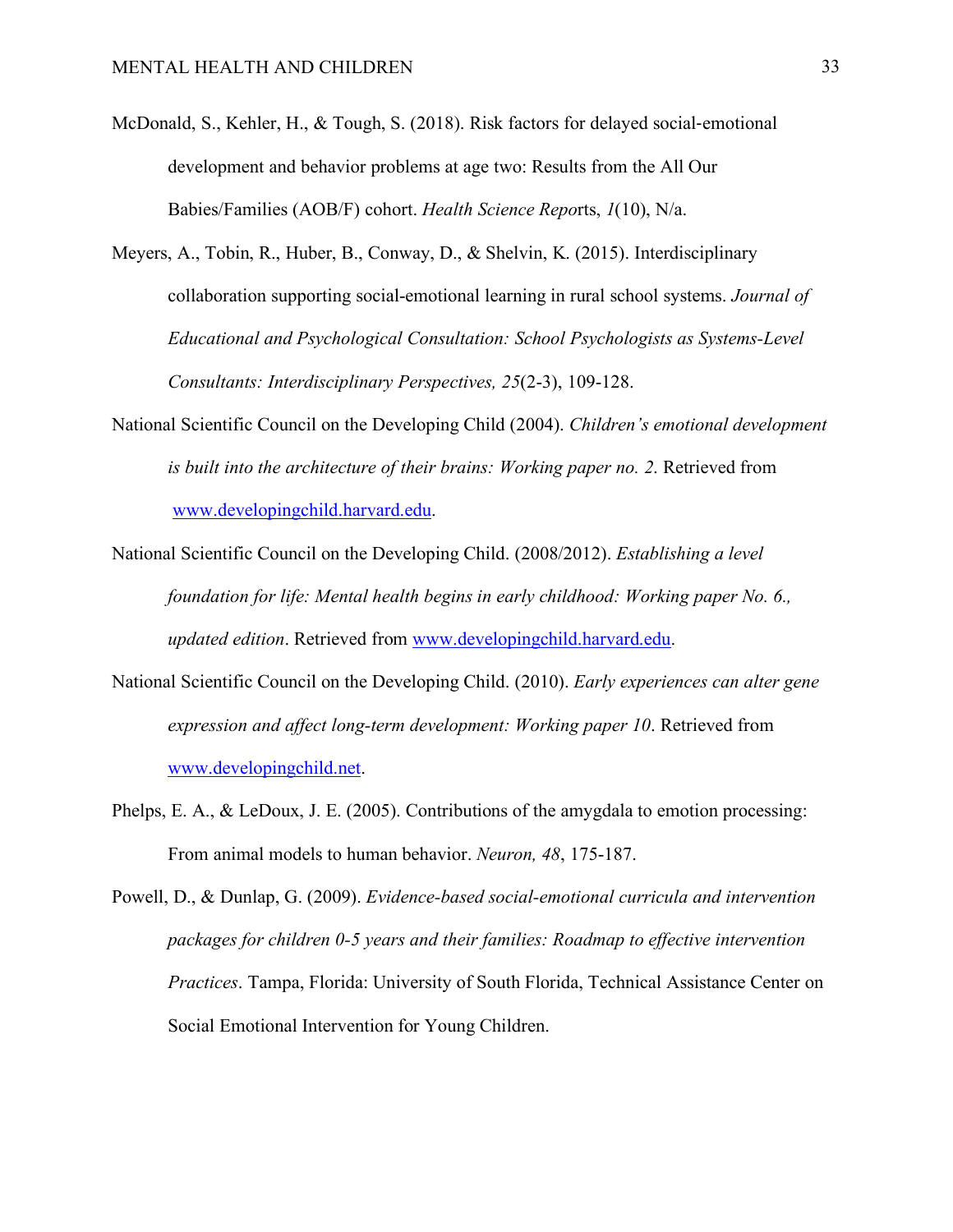- Prescott, J. (2005). Prevention or therapy and the politics of trust: Inspiring a new human agenda. *Psychotherapy and Politics International, 3*(3), 194-211.
- Reback, R. (2010). Schools' mental health services and young children's emotions, behavior, and learning. *Journal of Policy Analysis and Management,29*(4), 698-725.
- Rubin, K.H., Burgess, K.B., Dwyer, K.M., & Hastings, P.D. (2003). Predicting preschoolers' externalizing behaviors from toddler temperament, conflict, and maternal negativity. *Developmental Psychology, 39*, 164-176.
- Rushton, F., & Kraft, C. (2014). Building brains, forging futures: The pediatrician's role. *International Journal of Pediatrics and Adolescent Medicine, 1*(1), 3-7.
- Saarni, C., Mumme, D.L., & Campos, J.J. (1998). Emotional development: Action, communication, and understanding. In W., & N. Eisenberg (Eds.), *Handbook of child psychology, Vol. 3, (5th Ed.): Social, emotional and personality development* (pp. 237- 309). New York, NY: Wiley.
- Scheeringa, M. (2003). Research diagnostic criteria for infants and preschool Children: The process and empirical support. *Journal of the American Academy of Child & Adolescent Psychiatry*, *42*(12), 1504-1512
- Schreiber, R., Crooks, D., and Stern, P. N. (1997). Qualitative meta-analysis. In Morse, J. M. (Ed.), *Completing a qualitative project: Details and dialogue*. (pp. 311-326). Thousand Oaks, CA: Sage Publications.
- Sharpe, H., Patalay, P., Fink, E., Vostanis, P., Deighton, J., & Wolpert, M. (2016). Exploring the relationship between quality of life and mental health problems in children: Implications for measurement and practice. *European Child & Adolescent Psychiatry*, *25*(6), 659–667. Doi: https://doi-org.umw.idm.oclc.org/10.1007/s00787-015-0774-5.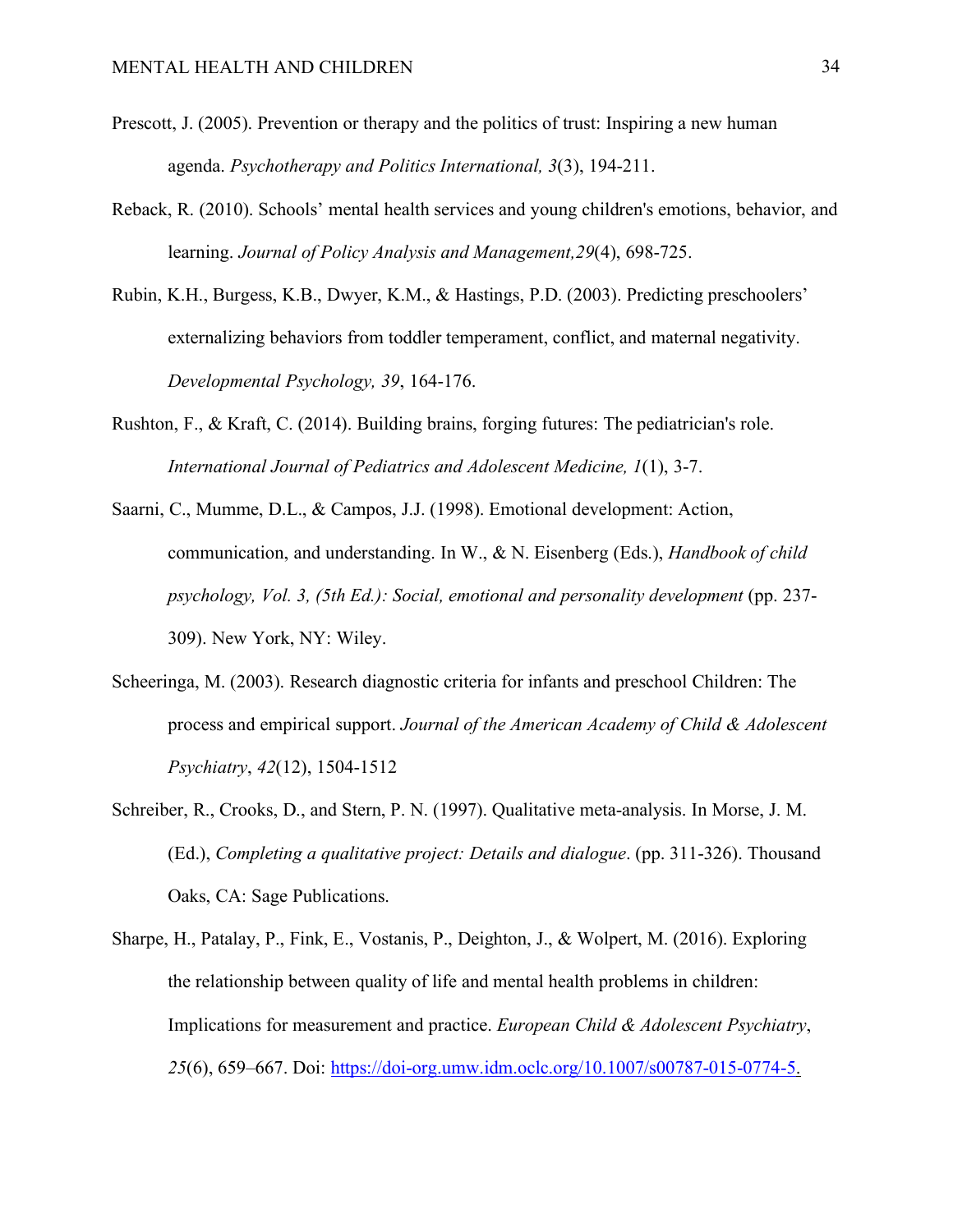- Shaw, D.S., Owens, E.B., Giovannelli, J.,& Winslow, E.B. (2001). Infant and toddler pathways leading to early externalizing disorders. *Journal of the American Academy of Child & Adolescent Psychiatry*, *40*, 36-43.
- Thompson, R.A. (1994). Emotion regulation: A theme in search of definition. In Fox, N. A. (Ed.), *The development of emotion regulation and dysregulation: Biological and behavioral aspects. Monographs of the Society for Research in Child Development, 59*(2- 3), 25-52.
- Thompson, R.A. (1998). Early sociopersonality development. In Damon, W. & Eisenberg, N. (Eds.), *Handbook of child psychology, Vol. 3, (5th Ed.): Social, emotional, and personality development* (pp. 25-104). New York, NY: Wiley.
- Thompson, R.A. (2001). Development in the first years of life. *The Future of Children, 11*(1), 20-33.
- Thompson, R.A., & Lagattuta, K. (2006). Feeling and understanding: Early emotional development. In McCartney, K. & Phillips, D. (Eds.), *The Blackwell handbook of early childhood development* (pp. 317-337). Oxford, UK: Blackwell.
- Thompson, R. A. (2008). Early attachment and later development: Familiar questions, new answers. In Cassidy, J. & Shaver, P.R. (Eds.), *Handbook of attachment: Theory, research, and clinical applications* (p. 348–365). New York, NY. Guilford Press.
- Thompson, R.A., & Raikes, H.A. (2007). Early socio-emotional development and the roots of school readiness. In Knitzer, J., Kaufmann, R., & Perry, D. (Eds.), *Early Childhood Mental Health* (pp.13-35). Baltimore, MD: Paul H. Brookes Publishing Co.
- Tottenham, N. (2017). The Brain's Emotional Development. Cerebrum: The dana forum on brain science, 2017, cer-08-17.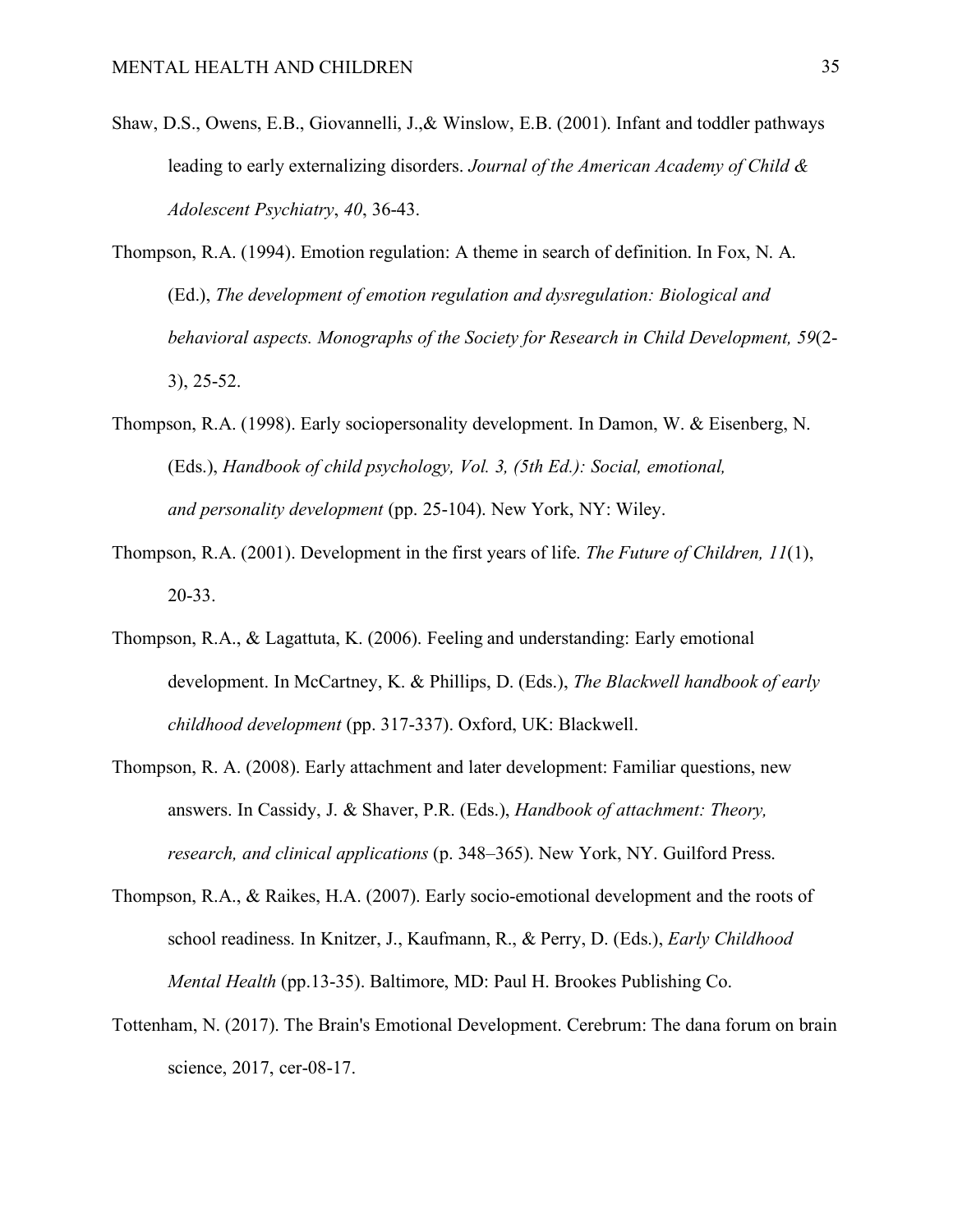- Trevarthen, C., & Aitken, K. (2001). Infant intersubjectivity: Research, theory, and clinical applications. *Journal of Child Psychology and Psychiatry, 42*(1), 3-48.
- U.S. Dept. of Health and Human Services. (2000). *Head Start Program performance standards and other regulations*. Washington, D.C. Administration for Children and Families, Head Start Bureau.
- U.S. Department of Health and Human Services; US Department of Education; US Department of Justice. (2000). *Report of the Surgeon General's Conference on Children's Mental Health: A National Action Agenda*. Washington (DC): US Department of Health and Human Services. Retrieved from: https://www.ncbi.nlm.nih.gov/books/NBK44236/.
- U.S. Department of Health and Human Services Health Resources and Services Administration & Maternal and Child Health Bureau. (1999). *Mental health: A report of the Surgeon General*. Rockville, MD: US Department of Health and Human Services, Substance Abuse and Mental Health Services Administration, Center for Mental Health Services, and National Institutes of Health, National Institute of Mental Health.
- Vasey, M., & Dadds, M. (2001). *The developmental psychopathology of anxiety*. New York, NY: Oxford University Press.
- Weist, M. (2003). Commentary: promoting paradigmatic change in child and adolescent mental health and schools. *School Psychology Review, 32*(3), 336-341.
- Wlodarczyk, O., Pawils, S., Metzner, F., Kriston, L., Klasen, F., & Ravens-Sieberer, U. (2017). Risk and protective factors for mental health problems in preschool-aged children: Crosssectional results of the BELLA preschool study. *Child and Adolescent Psychiatry and Mental Health, 11*(1), 2-12.